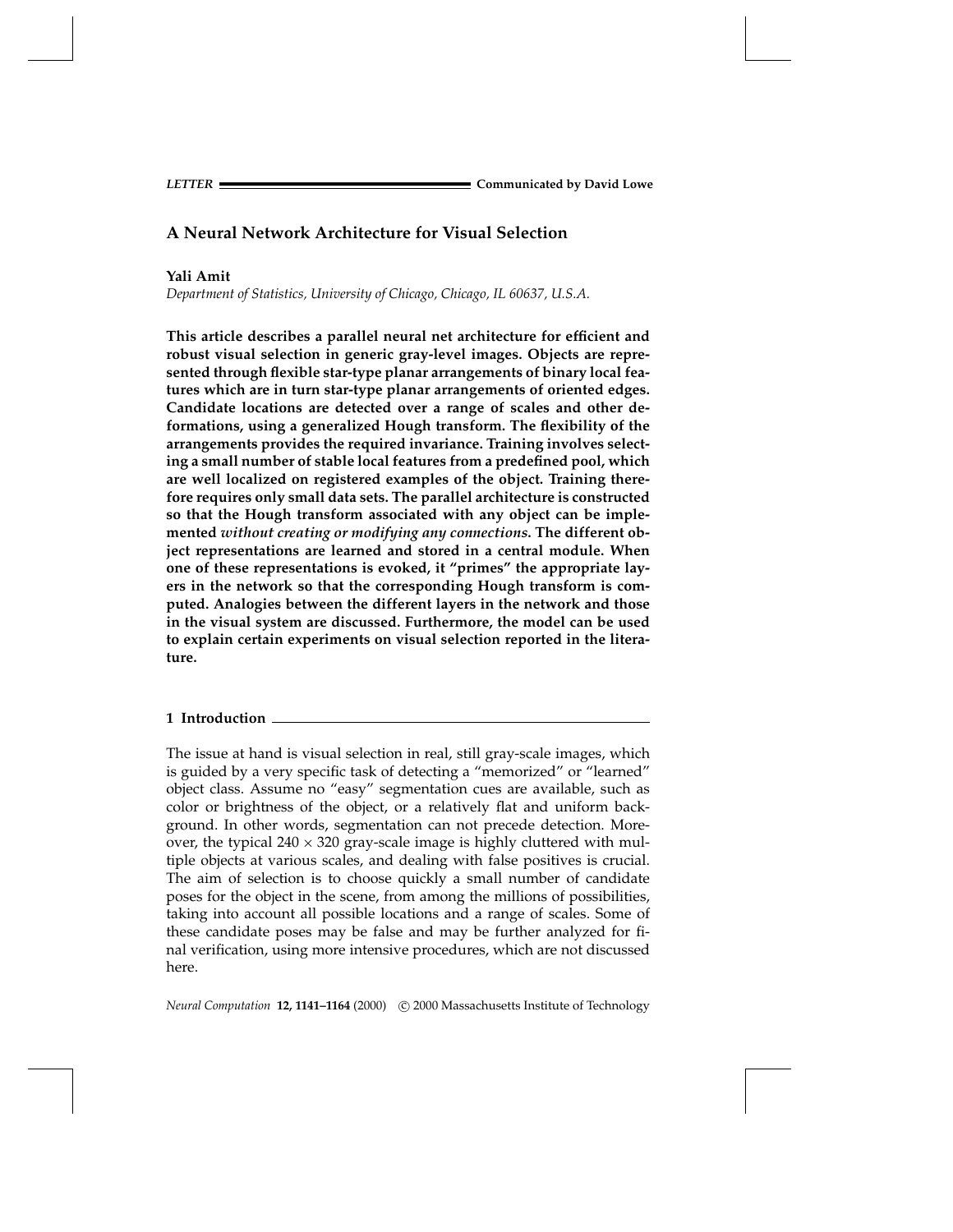Various biological facts and experiments must be dealt with when constructing a computational model for visual selection.

- Selection is a very rapid process—approximately 150 milliseconds after presentation of the image (Thorpe, Fize, & Marlow, 1996; Desimone, Miller, Chelazzi, & Lueschow, 1995). Moreover of these 150 milliseconds, at least 50 milliseconds are spent on processing from the retina through the primary visual cortex V1, which is assumed to be involved with detection of edges, various local motion cues, and so forth. So very little time is left for global processing necessary to determine a candidate location of the object.
- There is a limited number of processing stages between V1 and IT, where there is clear evidence for selective responses to full objects even prior to the saccade. (See Desimone et al., 1995.) A common schematic description of these stages includes V1 simple cells, V1 complex cells, V2 cells detecting more complex structures (e.g., illusory contours, tjunctions, corners; see von der Heydt, 1995), V4 cells, and finally IT. Receptive field size increases as one moves up this hierarchy.
- The receptive fields of cells in a given column, which corresponds to approximately the same location in the visual field and to the same feature, exhibit significant deviations with respect to each other. These deviations increase with the level in the hierarchy (Zeki, 1993).
- Selection is not a very accurate process. Mistakes can be made. Often it is necessary to foveate to the location and process the data further to make a final determination as to whether the required object is indeed there.
- Selection is invariant to a range of scales and locations (Lueschow, Miller, & Desimone, 1994; Ito, Tamura, Fujita, & Tanaka, 1995).

The question is whether there are computational approaches that accommodate the constraints listed above—that is, can efficient selection be achieved at a range of scales, with a minimal number of false negatives and a small number of false positives, using a small number of functional layers? Can the computation be parallelized, making minimal assumptions regarding the information carried by an individual neuron? Such computational approaches, if identified, may serve as models for information processing beyond V1. They can provide a source of hypotheses that can be experimentally tested.

The aim of this article is to present such a model in the form of a neural network architecture that is able to select candidate locations for any object representation evoked in a memory model; the network does not need to be changed for detecting different objects. The network has a sequence of layers similar to those found in visual cortex. The operations of all units are simple integer counts. A unit is either on or off, and its status depends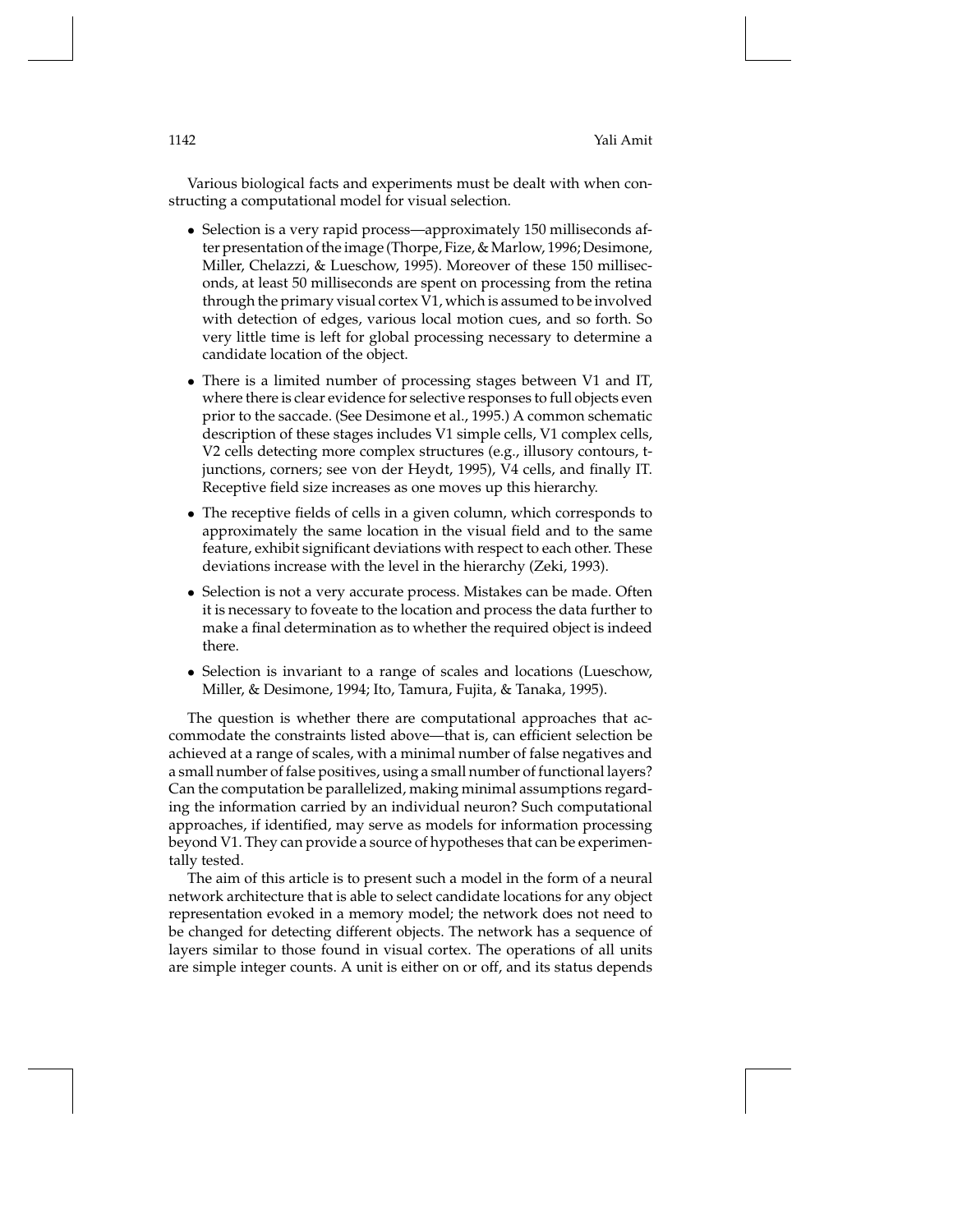on the number of on units feeding into it. Selection at a fixed resolution is invariant to a range of scales and all locations, as well as small linear and nonlinear deformations.

**1.1 Overview of the Selection Algorithm.** Selection involves finding candidate locations for the center of the object, which can be present at a range of poses (location, small rotations, scaling of  $\pm$  20% and other small deformations). In other words, the detection is invariant to the range of poses but does not convey information about the parameters of the pose except for location. Various options for recovering pose parameters such as scale and rotation are discussed in Amit and Geman (1999) and Amit (1998). This issue is not dealt with here.

Selection can therefore be viewed as a process whereby each location is classified as object or background. By object, we mean that an object is present at one of an admissible range of deformations at that location. There are two pitfalls arising from this point of view that should be avoided.

The first is the notion that one simply needs training samples from the object at the predetermined range of scales and samples from background images. These are then processed through some learning algorithm (e.g., tree classifiers, feedforward neural nets, support vector machines) to produce the classifier. The second is that this classifier is subsequently implemented at each location. The problem with this point of view is that it will produce a different global architecture (tree, neural net, etc.) for each new object that needs to be detected; it will require a large training set both to represent background images and to learn the required range of scales; it will not directly address the issue of efficiency in computation and resources required for detection of multiple objects. It should be noted, however, that this approach has led to successful computer vision algorithms for specific objects. For an example in the context of face detection, see Rowley, Baluja, and Takeo (1998) and Sung and Poggio (1998).

In view of these issues and in order to accommodate the constraints described in the previous section, the selection system described below is guided by the following assumptions:

- The classification carried out at each image location—object versus background—must be a very simple operation. One cannot expect a sophisticated classifier such as a heavily connected neural net to be present at each location.
- Objects are represented through spatial arrangements of local features, not through individual local features. Individual local features are insufficient to discriminate between an object and the rich structure of the background; multiple local features are also insufficient without spatial constraints on their relative locations.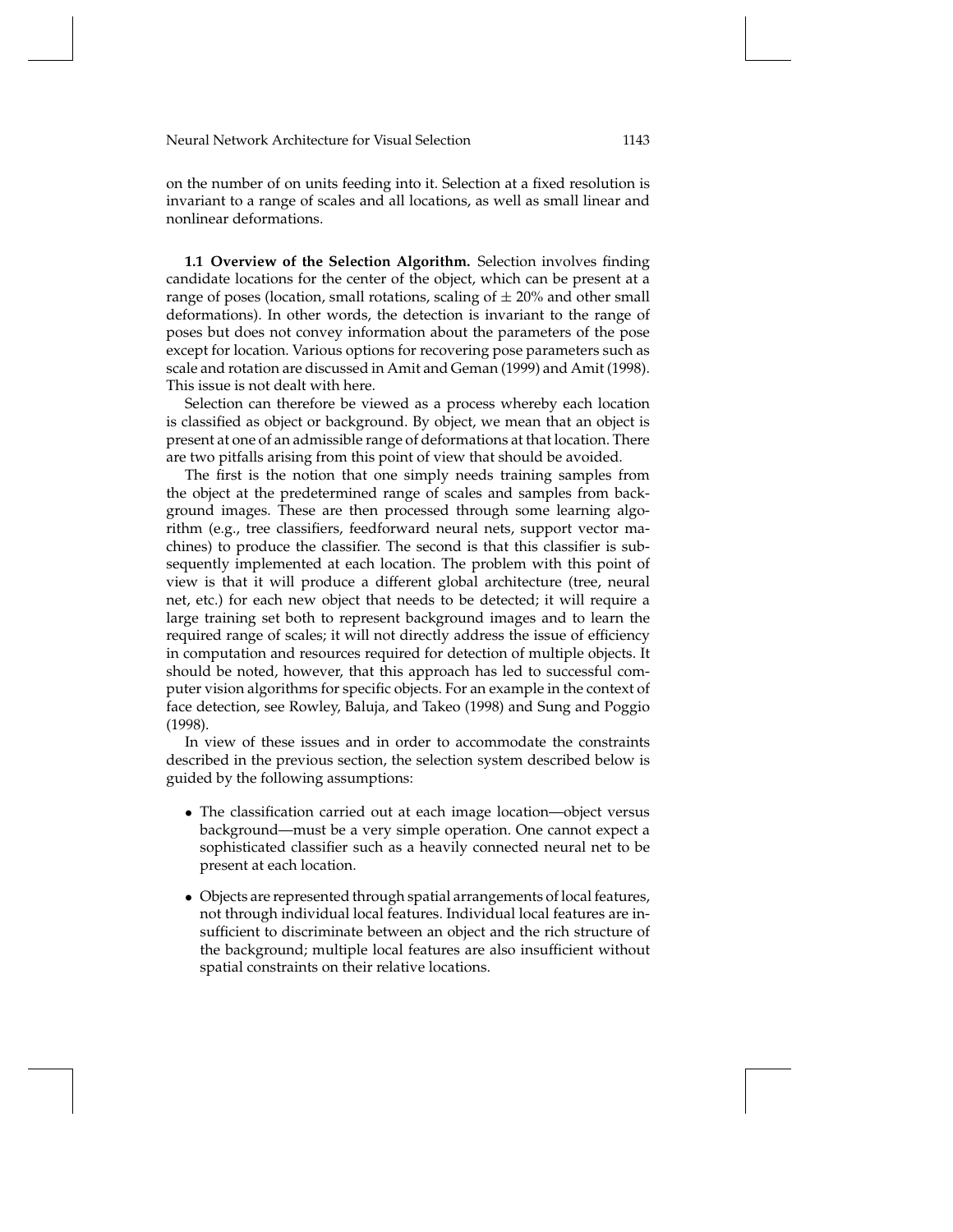- The basic inputs to the network are coarse-oriented edge detectors with a high degree of photometric invariance. Local features are defined as functions of these edges.
- Training involves determining moderate probability local features, at specific locations on examples of the object, which are registered to a reference pose in a reference grid.
- Invariance to local deformations is hard wired into the definition of the local features, not learned. Invariance to global transformations is hard wired into the computation and not learned.
- No changes need to be made to the network for detecting new objects except for learning their representation in a central memory module. The representation does not need to be distributed to all locations.
- The network codes for the continuous location parameter through a retinotopic layer, which is active (on) only at the detected locations. Individual units are not expected to code for continuous variables.

The solution proposed here is to represent objects in terms of a collection of local features constrained to lie in certain regions relative to a virtual center. In other words the spatial conjunction employed here can be expressed in a very simple *star-type* graph (see Figure 2, right panel.) Any constraints involving relative locations of pairs or larger subsets of features significantly increase the computational load or the complexity of the required parallel architecture. Selection involves finding those locations for which there is a sufficient number of such features satisfying the relative spatial constraints. This is done using a version of the generalized Hough transform (see Grimson, 1990).

The parallel architecture is constructed so that the Hough transform associated with any object can be implemented *without creating or modifying any connections*. The different object representations are stored in a central module. When one of these representations is evoked, it primes the appropriate layers in the network so that the corresponding Hough transform is computed. The network involves two levels of simple and complex type neurons. The simple layers detect features (edge and edge conjunctions) at specific locations; the complex layers perform a disjunction over a certain region. These disjunctions are appropriately displaced from the original location of the feature, enabling a simple summation to compute the Hough transform. The disjunction regions are not learned but are hard-wired into the architecture.

The features come from a predefined pool. They are constructed so as to have sufficiently low density on generic background. Training for an object class involves taking a small number of examples at reference pose (i.e., registered to the reference grid) and identifying those features from the pool that are frequent at particular locations in the reference grid. These locations implicitly define the global spatial relations. There is no spe-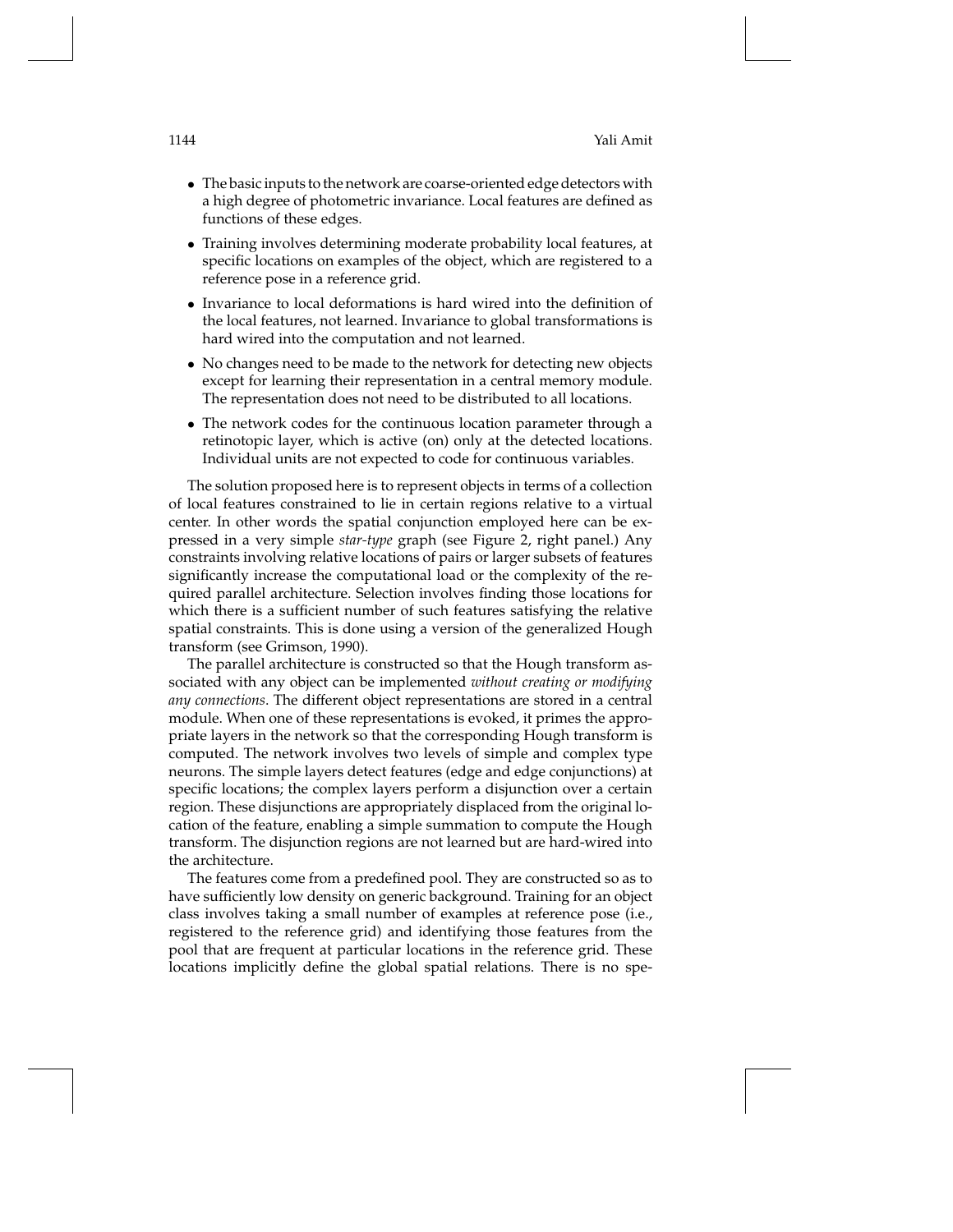cial learning phase for these relations. The object representation is simply the list of selected features with the selected locations on the reference grid.

The entire architecture uses a caricature of neurons as binary variables that are either on or off. This is clearly a very simplistic assumption, but it has several advantages. The description of the algorithm is greatly simplified, its serial implementation becomes very efficient, and it does not a priori commit to any specific assumption on the information conveyed in the continuous output of any of the neurons. On the other hand, starting from the model presented here, it is possible to incorporate multivalued outputs for the neurons at each stage and carefully study how this affects the performance, stability, and invariance properties of the system.

Two main conclusions can be drawn from the experiments and model described here.

- There is a way to create good object and background discrimination, with low false-negative and false-positive rates, in real images, with a very simple form of spatial conjunctions of local features. The local features are simple functions of the edge maps. This can be viewed as a statistical statement about objects and background in images.
- The detection algorithm has a simple parallel implementation, based on the well-known Hough transform, that exhibits interesting analogies with the visual system. In other words, efficient visual selection can be done in parallel.

The article is organized as follows. Section 2 discusses relations to other work on detection. Section 3 provides a description of the detection algorithm, the type of local features employed, and how they are identified in training. In section 4 the neural architecture for such detection is described. In section 5 the biological analogies of the model are discussed and how the architecture can be used to explain certain experiments in visual selection reported in the literature.

## **2 Related Work**

The idea of using local feature arrangements for detection can also be found in Burl, Leung, and Perona (1995), Wiskott, Fellous, Kruger, and von der Malsburg (1997), and Cootes and Taylor (1996). In these approaches the features, or certain relevant parameters, are also identified through training. One clear difference, however, is that the approach presented here makes use of very simple binary features with hard-wired invariances and employs a very simple form of spatial arrangement for the object representation. This leads to an efficient implementation of the detection algorithm. On the other hand, the representations described in these articles are more detailed, provide more precise registration information, and are useful in the more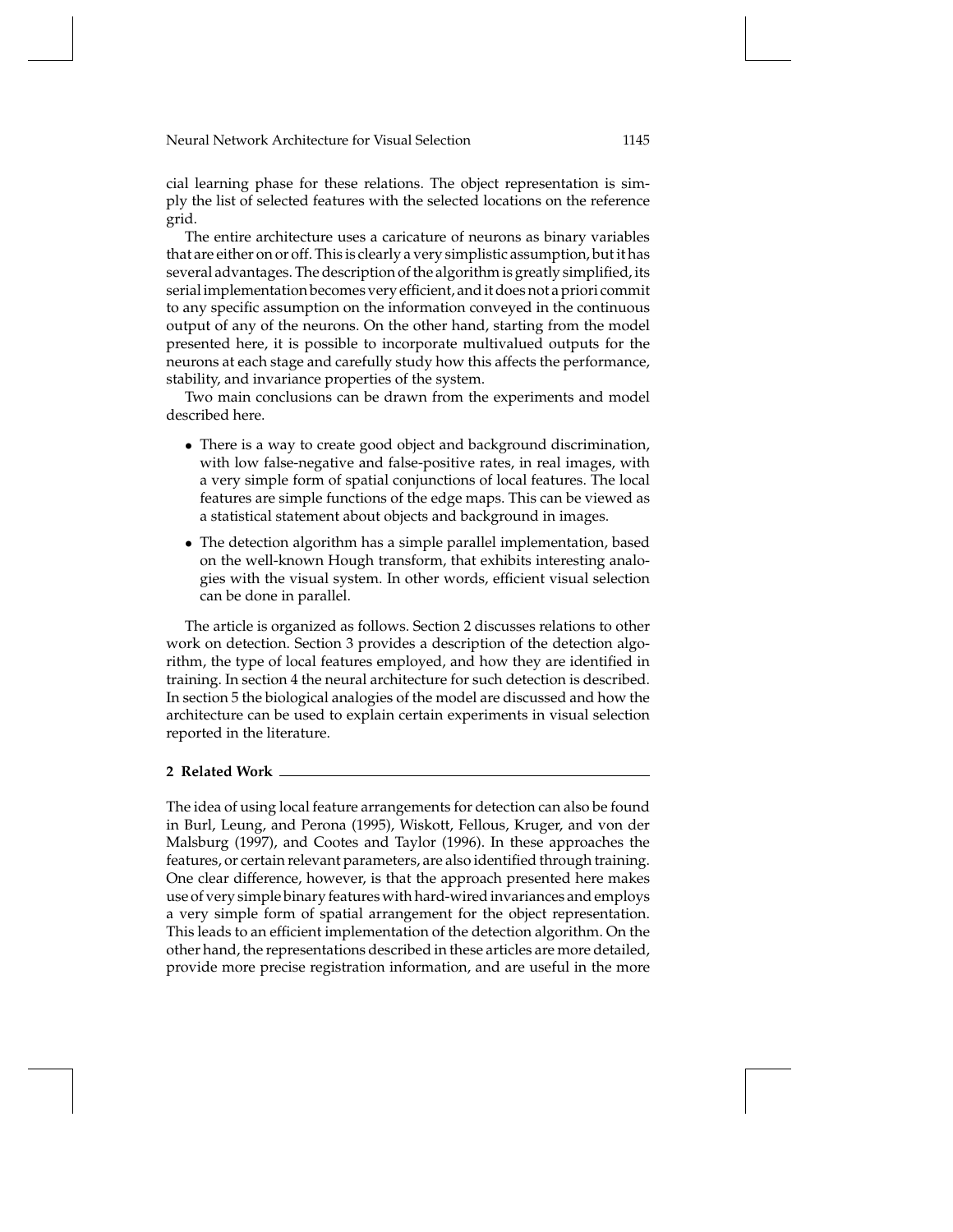intensive verification and recognition processes subsequent to selection and foveation.

In Van Rullen, Gautrais, Delorme, and Thorpe (1998) a similar representation is derived. Features defined in terms of simple functionals of an edge input layer are used to represent components of the face, making use of the statistics of the edges on the training set. They model only three locations (two eyes and mouth) on the object, which are chosen by the user, training multiple features for each. In the approach suggested here, many more locations on the object are represented using one feature for each. These locations are identified automatically in training. One problem with overdedicating resources to only three locations is the issue of noise and occlusion, which may eliminate one of the three. Our representation for faces, for example, is at a much lower resolution—14 pixels between the eyes on average. At that resolution the eyes and mouth in themselves may be quite ambiguous. In Van Rullen et al. (1998) *pose-invariant* detection is achieved by having a "face neuron" for each location in the scene. This raises a serious problem of distributing the representation to all locations. One of the main goals of the architecture here is to overcome the need to distribute the representation of each new object that is learned, to a dedicated "object neuron" at each location.

The generalized Hough transform has been extensively used in object detection (see Ballard, 1981; Grimson, 1990; Rojer & Schwartz, 1992). However, in contrast to most previous uses of the Hough transform, the local features are more complex and are identified through training, not from the geometric properties of the object. It should be emphasized that this "trained" Hough transform can be implemented with any pool of binary features that exhibit the appropriate invariance properties and the appropriate statistics on object and background—for example, those suggested by Van Rullen et al. (1998).

In the use of simple and complex layers this architecture has similarities with Fukushima (1986) and Fukushima and Wake (1991). Indeed, in both articles the role of ORing in the complex cell layers as a means of obtaining invariance is emphasized. However, there are major differences between the architecture described here and the neocognitron paradigm. In our model, training is done only for local features. The global integration of local-level information is done by a fixed architecture, driven by top-down information. Therefore, features do not need to get more and more complex. There is no need for a long sequence of layers. Robust detection occurs directly in terms of the local feature level, which has only the oriented edge level below it.

#### **3 Detection**

We first describe a simple counting classifier for object versus background at the reference pose. Then, an efficient implementation of this classifier on an entire scene is presented using the Hough transform.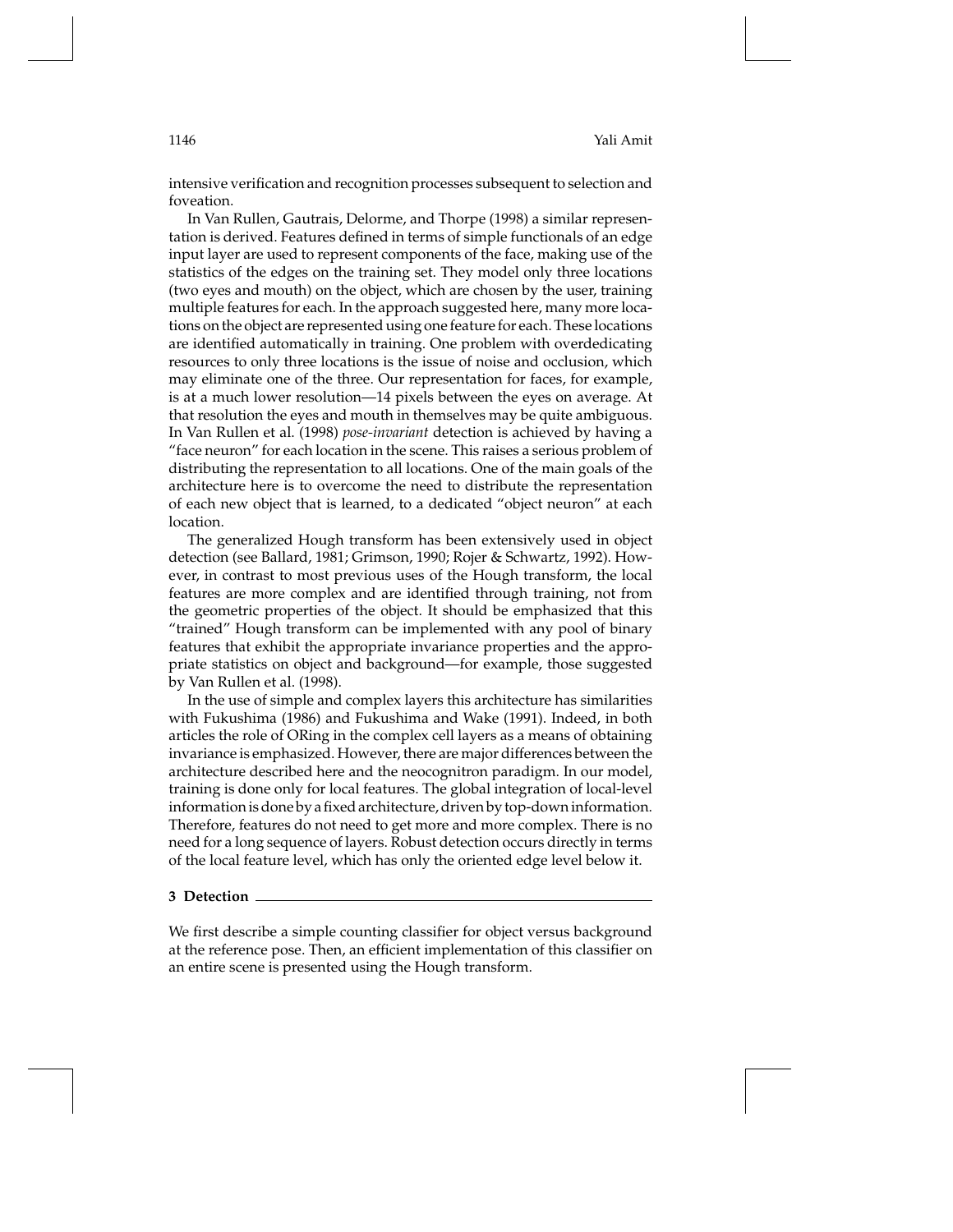**3.1 A Counting Classifier.** Let *G* denote a *d* × *d* reference grid, centered at the origin, where *d* ∼ 30. An image from the object class is said to be registered to the reference grid if certain well-defined landmarks on the object are located at fixed locations in *G*. For example, an image of a face would be registered if the two eyes and the mouth are at fixed locations.

Let  $\alpha_1, \ldots, \alpha_{n_{ob}}$  be binary local features (filters) that have been chosen through training (see section 3.4) together with locations  $y_1, \ldots, y_{n_{ob}}$  in *G*. This collection constitutes the object representation. For any  $i = 1, \ldots, n_{ob}$ and any location *x* in a scene, we write  $\alpha_i(x) = 1/0$  to indicate the presence or absence of local feature α*<sup>i</sup>* in a small neighborhood of *x*. A threshold τ is chosen. An image in the reference grid is then classified as object if at least  $\tau$  of these features are present at the correct location, and background otherwise.

Assume that conditional on the presence of a registered object in the reference grid the variables  $\alpha_i(y_i)$  are independent, with  $P(\alpha_i(y_i) = 1 | Object)$ *po*, and conditional on the presence of a generic background image in the reference grid these variables are all also independent with  $P(\alpha_i(y_i) =$  $1|Bgd.$ ) =  $p_b \ll p_o$ . Using basic properties of the binomial distribution, we can predict the false-positive and false-negative probabilities for given *nob*,τ, *po*, *pb* (see Rojer & Schwartz, 1992; Amit, 1998).

**3.2 Finding Candidate Poses.** How can this classifier be extended to the full image, taking into account that the object may appear at all locations and under a large range of allowable transformations?

Assume all images are presented on a *D* × *D* grid *L* and centered at the origin, with *D* ∼ 300. Thus, the reference grid is a small subset of the image grid. Henceforth *y* will denote locations on the reference grid, and *x* will denote locations in the scene or image. A pose of the object in the image is determined by a location  $x_c$  and a map  $A \in \mathcal{A}$ , where  $\mathcal{A}$  is some subset of linear (and perhaps even nonlinear) transformations of the plane. Typically  $A$  accommodates a range of scales of  $\pm 25%$  and a small range of rotations.

To decide whether the object is present at a location  $x_c \in L$ , for each transformation  $A \in \mathcal{A}$ , we need to check how many of the  $n_{ob}$  features  $\alpha_i$ are present at the transformed location  $x_i = Ay_i + x_c$ . If at least  $\tau$  are found for some *A*, then the object is declared present at location *xc*. This operation involves an extensive search through the pose set  $A$  or, alternatively, verifying complex constraints on the relative locations of pairs or triples of local features (see Grimson, 1990). It is not clear how to implement this in a parallel architecture.

We simplify by decoupling the constraints between the local features. To decide if the object is present at  $x_c$ , we check for each feature  $\alpha_i$  whether it is present at  $x_i = Ay_i + x_c$  *for any*  $A \in \mathcal{A}$ . Namely, the map A may vary from feature to feature. In other words we count how many of the regions  $x_c + B_{y_i}$  contain at least one instance of the corresponding feature  $\alpha_i$ , where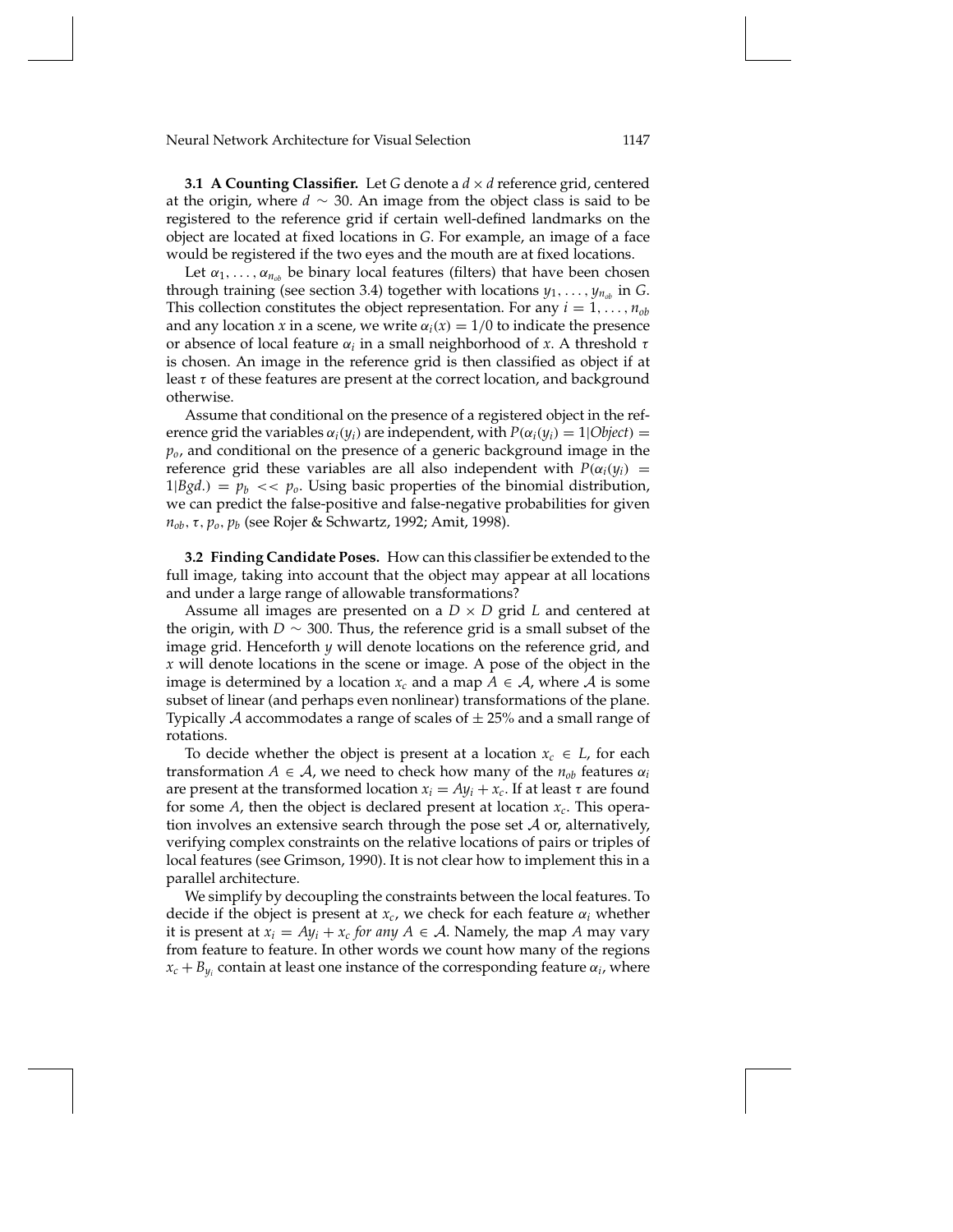$B_{y_i} = \{Ay_i: A \in \mathcal{A}\}\$ . If we find at least  $\tau$ , we declare the object is present at *xc*. This is summarized as follows:

(C) There exist at least  $\tau$  indices  $i_1, \ldots, i_{\tau}$ , such that the region  $x_c + B_{y_{i_j}}$ contains an instance of local feature  $\alpha_{i_j}$ , for  $j = 1, \ldots, \tau$ .

The object model can now be viewed as a flexible star-type planar arrangement in terms of the local features, centered at the origin (see Figure 2, right panel.) This is a very simple system of spatial constraints on the relative locations of the features. Decoupling the constraints allows us to detect candidate locations with great efficiency. There is no need to proceed location by location and verify (C). Starting from the detected locations of the local features, the following Hough transform provides the candidate locations of the object:

### **Hough Transform**

- 1. Identify the locations of all  $n_{ob}$  local features in the image.
- 2. Initialize  $D \times D$  arrays  $Q_i$ ,  $i = 1, \ldots, n_{ob}$  at 0.
- 3. For every location *x* of feature  $\alpha_i$  set to 1, all locations in the region  $x - B_{y_i}$  in array  $Q_i$ .
- 4. Choose locations  $x_c$  for which  $\sum_{i=1}^{n_{ob}} Q_i(x_c) \geq \tau$ .

The locations of step 4 are precisely the locations where condition (C) is satisfied.

For a 30  $\times$  30 reference grid, the size of  $B_i = B_{y_i}$  needed to accommodate the range of scales and rotations mentioned above varies depending on the distance of the point  $y_i$  from the origin; it is at most on the order of 100 pixels. Note that *By* is entirely determined by *y* once the set of allowable transformations  $A$  is fixed.

Under condition (C) both  $p_0$  and  $p_b$  increase relative to their value on the reference grid. The new background probability  $p_b$  is approximated by  $\lambda_b|B|$ , where  $\lambda_b$  is the density of the features in background, and  $|B|$  is the area of the regions  $B_i$ . The new object probability  $p_o$  can be reestimated from the training data using the regions *Bi*. The main concern is the increase in false positives due to the increase in the background probabilities. This is directly related to the background density  $\lambda_b$ . As long as  $\lambda_b$  is sufficiently small, this "greedy" detection algorithm will not yield too many false positives.

**3.3 Local Features.** The key question is which local features to use namely, how to decrease  $\lambda_b$  while maintaining relatively high "on object" probabilities *po*. The first possibility would be to use the oriented edges, which serve as input to the entire system. These are the most basic local features detected in the visual system. The problem with edges, however, is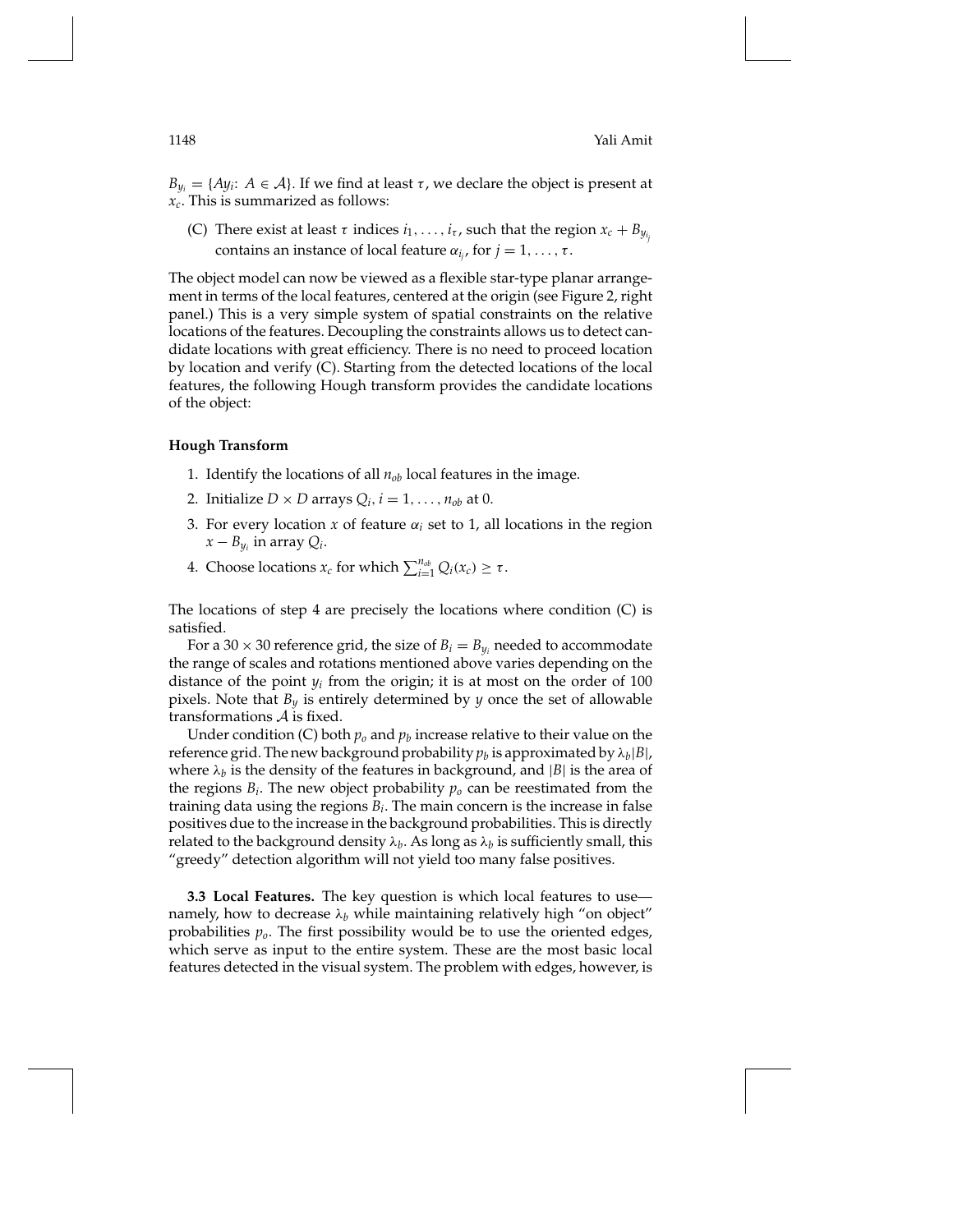

Figure 1: A vertical edge is present at *z* if  $|I(z) - I(y)| > |I(z) - I(z_i)|$  and  $|I(z) - I(z_i)|$  $I(y)$ | >  $|I(y) - I(y_i)|$  for all  $i = 1, 2, 3$ . The polarity depends on the sign of *I*(*z*) − *I*(*y*). Horizontal edges are defined by rotating this scheme by 90 degrees.

that they appear with a rather high density in typical scenes. In other words  $\lambda_b$  is such that  $\lambda_b|B| > 1$ , leading to very large numbers of false positives. (See also the detailed discussion in Grimson, 1990.) The edge detector used here is a simple local maximum of the gradient with four orientations horizontal and vertical of both polarities (see Figure 1). The edges exhibit strong invariance to photometric transformations and local geometric transformations. Typical  $\lambda_b$  for such edges on generic images is .03 per pixel.

We therefore move on to flexible edge conjunctions to reduce  $\lambda_b$  while maintaining high *po*. These conjunctions are flexible enough to be stable at specific locations on the object for the previously defined range of deformations, and they are lower density in the background. These conjunctions are simple binary filters computed on the edge maps. We emphasize that the computational approach and associated architecture can be implemented with other families of local features exhibiting similar statistical properties.

*3.3.1 Flexible edge arrangements.* Define a collection of small regions *bv* in the immediate vicinity of the origin, indexed by their centers *v*. Let *Gloc* denote the collection of these centers. A local feature is defined in terms of  $n_{loc}$  pairs of edges and locations  $(e_\ell, v_\ell)$ ,  $\ell = 1, \ldots, n_{loc}$ . It is present at point *x* if there is an edge of type  $e_\ell$  in the neighborhood  $x + b_{v_\ell}$ , for each  $\ell =$ 1,..., *nloc*. Figure 2 shows an example of an arrangement with three edges. It will be convenient to assume that  $v_1 = 0$  and that  $b_1 = \{0\}$ . Invariance to local deformations is explicitly incorporated in the disjunction over the regions  $b_v$ . Note that each local feature can be viewed as a flexible startype planar arrangement centered at *x*. Arrangements with two edges  $n_{loc} = 2$ —loosely describe local features such as corners, t-junctions, slits, and various contour segments with different curvature.

On generic gray-scale images the density  $\lambda_b$  is found to decay exponentially with *nloc* (see Amit & Geman, 1999), and for fixed *nloc* is more or less the same no matter which arrangement is chosen. For example for  $n_{loc} = 4$ the density  $λ<sub>b</sub>$  lies between .002 and .003. For  $n<sub>loc</sub> = 2, λ<sub>b</sub> ∼ .007$ .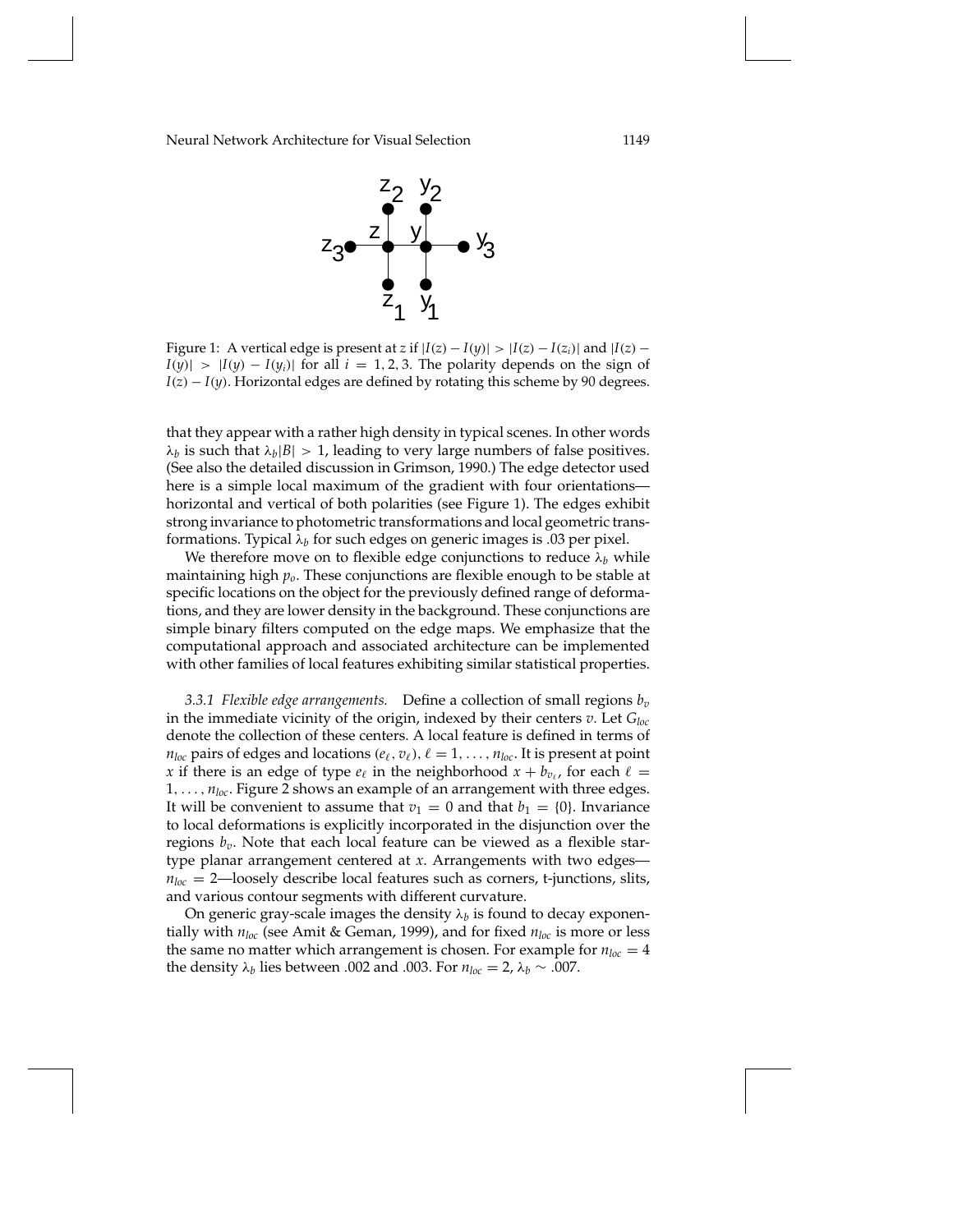1150 Yali Amit



Figure 2: An arrangement with three edges. We are using  $v_1 = (0, 0), v_2 =$ (−2, 2),  $v_3 = (2, -3)$ . The regions  $b_{v_2}$  and  $b_{v_3}$  are  $3 \times 3$ ,  $b_1 = \{0\}$ . This arrangement is present at a location *x*; if a horizontal edge is present at *x*, another horizontal edge is present anywhere in  $x + b_v$ , and a vertical edge is present anywhere in  $x + b_{v_3}$ . (Right) A graphical representation of the full model. The large circle in the middle represents the center point, each medium-sized circle represents the center of a local feature, and the small circles represent the edges

**3.4 Training.** Training images of the object class are registered to the reference grid. A choice of feature complexity is made; *nloc* is chosen. At each location *y* a search through the pool of features with *nloc* edges is carried out to find a feature that is present in over 50% of the data, anywhere in a small neighborhood of *y*. If one is found, it is recorded together with the location.

For a variety of object classes such as faces, synthetically deformed symbols and shapes, rigid 3D objects, and using *nloc* = 4, a *greedy* search typically yields several tens of locations on the reference grid for which *po* ∼ .5. After correcting for the larger regions  $B_i$  we obtain  $p_o \sim 0.8$ , and it turns out that taking into consideration the background statistics using only 20 of these feature and location pairs is sufficient. These are chosen randomly from all identified feature location pairs. We then use a threshold  $\tau \sim 10$  in the Hough transform. Alternatively a *full* search over all features with two edges ( $n_{loc} = 2$ ) yields  $p_o > 0.9$ . In this case 40 local features with  $\tau \sim 30$ are needed for good classification. It is precisely the fact that this hierarchy of local features exhibits such statistics in real gray-level images that makes the algorithm feasible.

**3.5 Some Experiments.** In order to cover a range of scales of approximately 4:1, the same detection procedure is carried out at 5 to 6 resolutions. On a 200-Mhz Pentium-II the computation time for all scales together is about 1.5 seconds for generic  $240 \times 320$  gray-scale images. Example detections are shown in Figures 7, 8, and 9. Also in these displays are random samples from the training sets and some of the local features used in each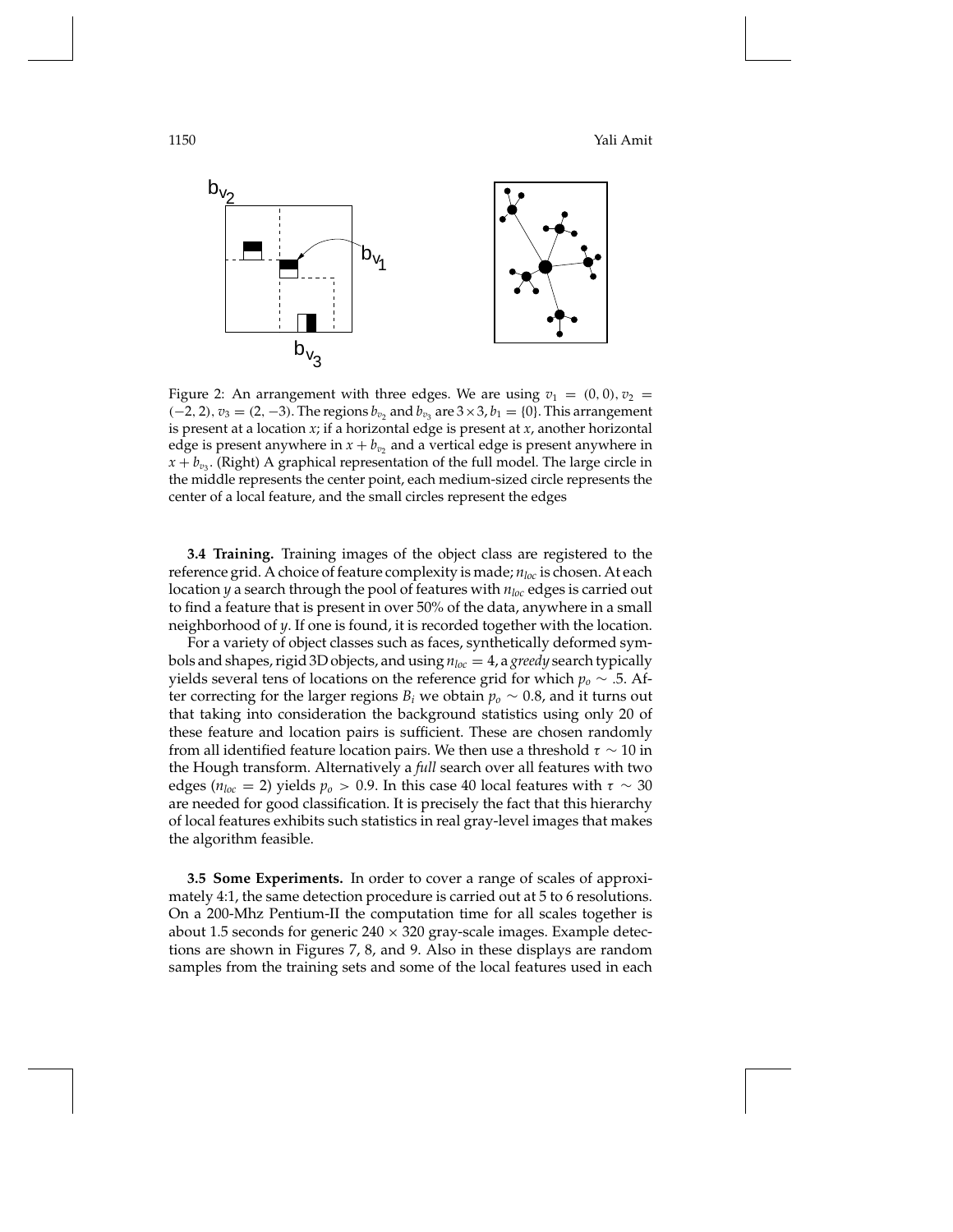representation in their respective locations on the reference grid. The detectors for the 2D view of the clip (see Figure 9) and for the "eight" (see Figure 8) were made from only one image, which was subsequently synthetically deformed using some random linear transformations. In the example of the clip, due to the invariances built into the detection algorithm, the clip can be detected in a moderate range of viewing angles around the original one, which were not present in training.

The face detector was produced from only 300 faces of the Olivetti database. Still faces are detected in very diverse lighting conditions and in the presence of occlusion. (More can be viewed online at http://galton. uchicago.edu/∼amit/detect.) For each image, we show both the detection of the Hough transform using a representation with 40 local features of two edges each. We also show the result of an algorithm that employs one additional stage of filtering of the false positives as described in Amit and Geman (1999). In this data set, there are on average 13 false positives per image at all six resolutions together. This amounts to .00005 false positives per pixel. The false-negative rate for this collection of images is 5%. Note that the lighting conditions of the faces are far more diverse than those on the Olivetti training set.

## **4 Neural Net Implementation**

Our aim is to describe a network that can easily adjust to detect arrangements of local features representing different object classes. All features used in any object representation come from a predetermined pool  $\mathcal{F} =$  $\{\alpha_1,\ldots,\alpha_N\}$ . The image locations of each feature in  $\mathcal F$  are detected in arrays  $F_i$ ,  $i = 1, \ldots, N$  (see section 4.1.) A location *x* in  $F_i$  is **on** if local feature  $\alpha_i$  is present at location *x* in the image.

Let  $\mathcal{F} \times G$  denote the entire collection of pairs of features and reference grid locations—namely,  $\mathcal{F} \times G = \{(\alpha_i, y), i = 1, ..., N, y \in G\}$ . Define a module **M** that has one unit corresponding to each such pair— $N \times |G|$ units. An object representation consists of a small collection of  $n_{ob}$  such pairs  $(\alpha_{i_j}, y_j)$ ,  $j = 1, \ldots, n_{ob}$ . For simplicity assume that  $n_{ob}$  is the same for all objects and that  $\tau$  is the same as well. Typically  $n_{ob}$  will be much smaller than *N*—on the order of several tens. *An object representation is a simple binary pattern in* **M***, with*  $n_{ob}$  *1s and*  $(N - n_{ob})$  *0s.* 

For each local feature array *Fi*, introduce a system of arrays *Qi*,*<sup>y</sup>* for each location *y* ∈ *G*. These *Q* arrays lay the ground for the detection of *any* object representation by performing step 3 in the Hough transform, for each of the *B<sub>y</sub>* regions. Thus a unit at location  $x \in Q_{i,y}$  receives input from the region  $x + B_y$  in  $F_i$ .

Note that for each unit  $u = (\alpha_i, y)$  in **M**, there is a corresponding  $Q_{i,y}$  array. All units in *Qi*,*<sup>y</sup>* receive input from *u*. This is where the top-down flow of information is achieved. A unit *x* in  $Q_{i,y}$  is **on** only if both  $(\alpha_i, y)$  is **on** and any unit in the region  $x + B_y$  is **on** in  $F_i$ . In other words the representation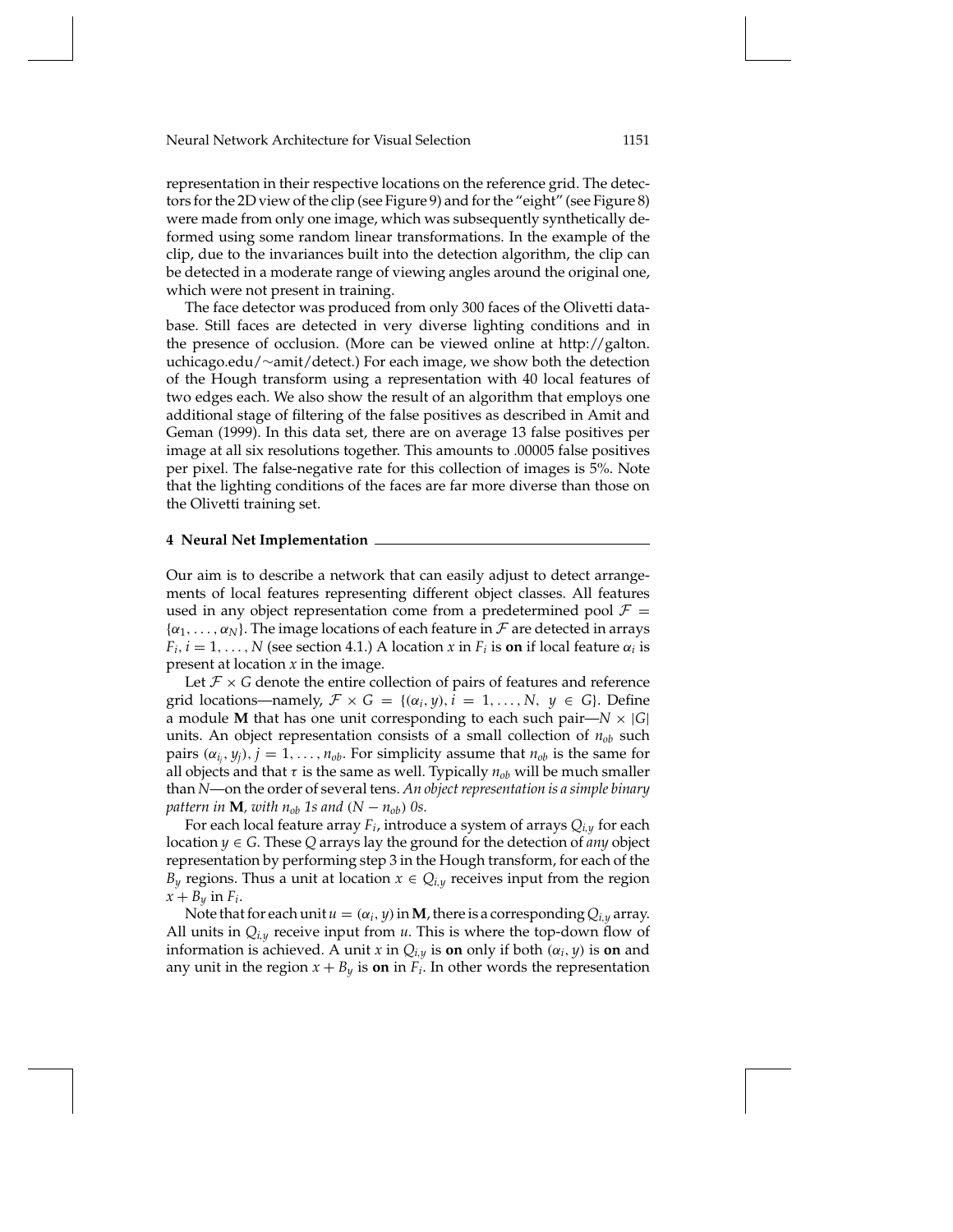evoked in **M** *primes* the appropriate *Qi*,*<sup>y</sup>* arrays. The system of *Q* arrays sum into an array **S**. A unit at location  $x \in S$  receives input from all  $Q_{i,y}$  arrays at location *x* and is **on** if  $\sum_{i=1}^{N} \sum_{y \in G} Q_{i,y}(x) \geq \tau$ . The array **S** therefore shows those locations for which condition (C) is satisfied.

If a unique location needs to be chosen, say, for the next saccade, then picking the *x* with the highest sum seems a natural choice. In Figures 7, 8, and 9, the red dots show all locations satisfying condition (C), and the green dot shows the one with the most hits. This architecture, called NETGLOB, is described in Figure 3.

For each local feature  $\alpha_i$  we need  $|G| = d^2$  complex *Q*-type arrays, so that the total number of *Q*-type arrays is  $N_Q = Nd^2$ . For example, if we use arrangements with two edges and assuming 4 edge types and 16 possible regions  $b_v$  (see section 3.3), the total number of features  $N = 4 \times 4 \times 16 = 256$ . Taking a 30  $\times$  30 reference grid *N*<sub>Q</sub> is on the order of 10<sup>5</sup>. It is, of course, possible to give up some degree of accuracy in the locations of the *yj*'s, assuming, for example, they are on some subgrid of the reference grid. Recall that the **S** array is only supposed to provide candidate locations, which must then undergo further processing after foveation, including small corrections for locations. Therefore, assuming, for example, that the coordinates of *yj* are multiples of three would lead to harmless errors. But then the number of possible locations in the reference grid reduces to 100, and  $N_Q \sim 10^4$ . Using such a coarse subgrid of *G* also allows the *F* and *Q* arrays to have lower resolution (by the same factor of three), thus reducing the space required by a factor of nine. Nonetheless, *NQ* is still very large due to the assumption that all possible local features are detected bottom-up in hard-wired arrays *Fi*. This is quite wasteful in space and computational resources. In the next section we introduce adaptable local feature detectors, which greatly reduce the number of *Q*-type layers needed in the system.

**4.1 Detecting the Local Features.** The local features are local star-type arrangements of edges; they are detected in the *Fi* layers with input from edge detector arrays *Ee*,*e* = 1,..., 4. For each edge type *e*, define a system of "complex" arrays  $C_{e,v}$ ,  $v \in G_{loc}$ . A unit  $x \in C_{e,v}$  receives input from the region  $x + b_v$  in  $E_e$ . It is **on** if any unit in  $x + b_v$  is **on** . A local feature  $\alpha_i$  with pattern  $(e_\ell, v_\ell)$ ,  $\ell = 1, \ldots, n_{loc}$ , as defined in section 3.3, is detected in the array *F<sub>i</sub>*. Each  $x \in F_i$  receives input from  $C_{e_\ell,v_\ell}(x)$ ,  $\ell = 1,\ldots,n_{loc}$  and is **on** if all *nloc* units are **on** . The full system of *E*, *C*, and *F* layers, called NETLOC, is shown in Figure 4.

Note that in contrast to the global detection scheme, where a top-down model determined which arrays contributed to the summation array **S**, here everything is hard-wired and calculated bottom-up. Each unit in a *Fi* array sums the appropriate inputs from the edge detection arrays.

Alongside the hard-wired local feature detectors we introduce *adaptable* local feature detectors. Here local feature detection is driven by top-down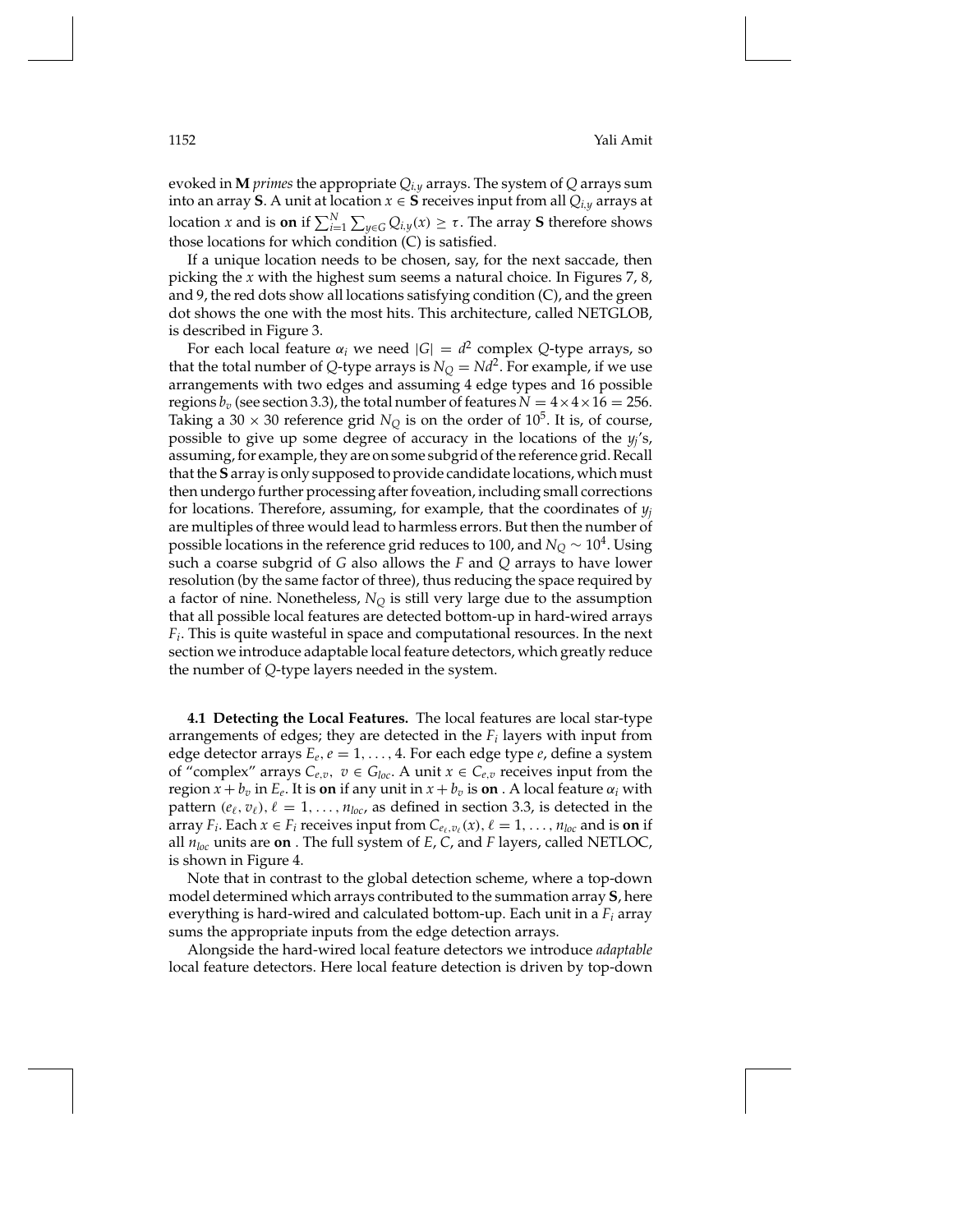

Figure 3: NETGLOB. The object is defined in terms of four features at four locations. Each feature/location (α*i*, *y*) pair provides input to all units in the corresponding *Qi*,*<sup>y</sup>* array (thick lines). The locations of the feature detections are shown as dots. They provide input to regions in the *Q* arrays shown as double-thick lines. At least three local features need to be found for a candidate detection. The fourth feature does not contribute to the detection; it is not present in the correct location. There are *N* systems of *F*, *Q* arrays—one for each  $\alpha_i \in \mathcal{F}$ .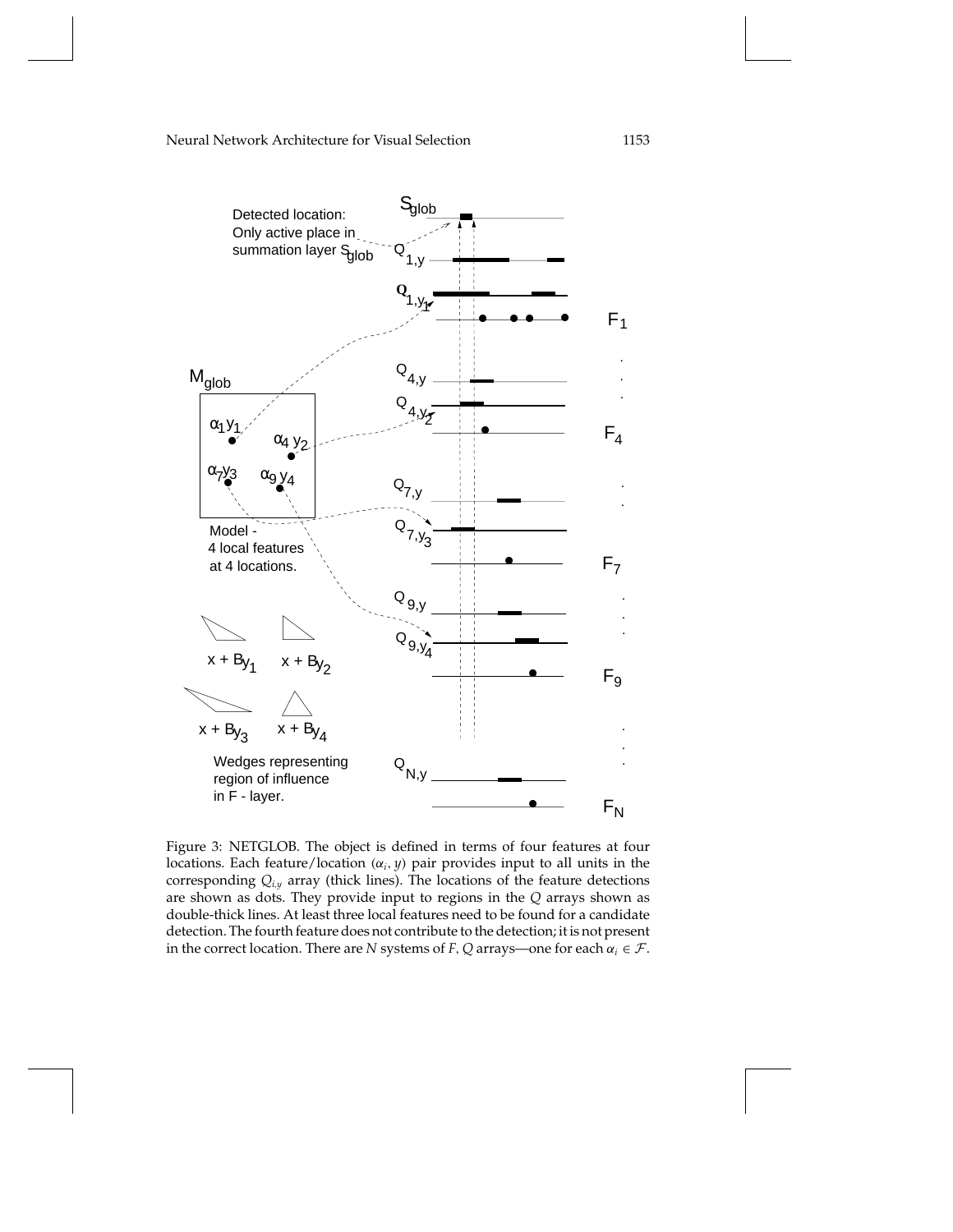

Figure 4: NETLOC. Four *E* layers detect edge locations. For each *Ee* layer, there is a *C*<sub>*e*,*v*</sub> corresponding to each *v* ∈ *G*<sub>*loc*</sub>—all in all, 4 × |*G*<sub>*loc*</sub>| − *C* layers. There is an *F* layer for each local feature, each location in the *F* layer receives input from the same location in  $C_{e_\ell,v_\ell}$ ,  $\ell = 1,\ldots,n_{loc}$ .

information. Only features required by the global model are detected. If only adaptable features detectors are used in the full system, the number of *Q* arrays required for the system is greatly reduced and is equal to the size of the reference grid.

For each location *y* in the reference grid, there is a module *Mloc*,*y*, a detector array  $F_{loc,y}$  one "complex" array  $Q_y$  , and a dedicated collection of  $C_{e,v}$ arrays. Without a local feature representation being evoked in *Mloc*,*<sup>y</sup>* nothing happens in this system. When a local feature representation is turned on in  $M_{loc,y}$ , only the corresponding  $C_{e,v}$  arrays are primed. Together with the input from the edge arrays, the local feature locations are detected in a summation array array  $F_{loc,y}$ . Finally a detection at *x* in  $F_{loc,y}$  is spread to the region  $x - B_y$  in  $Q_y$ . (See Figure 5.)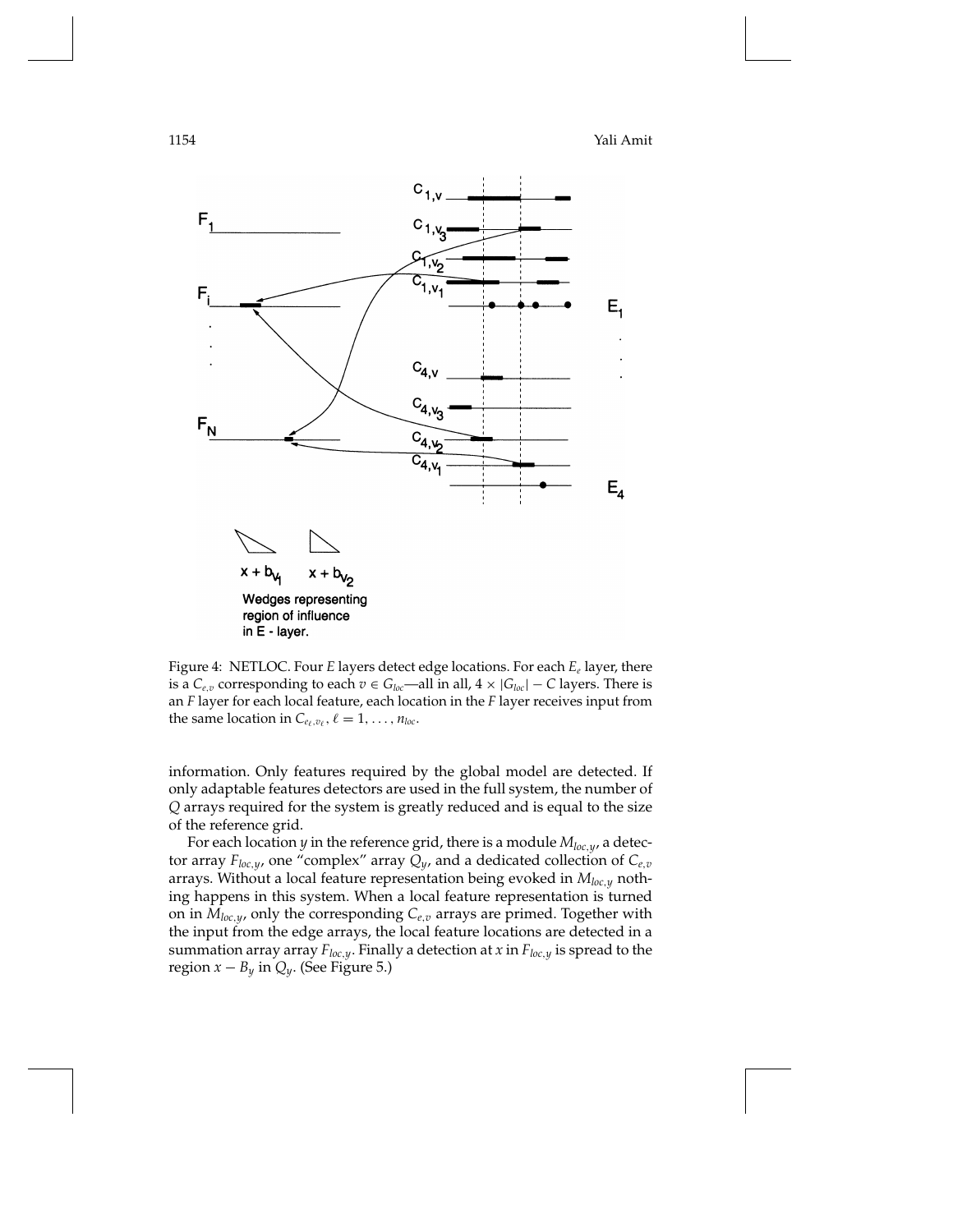

Figure 5: NETADAP. The representation of the local feature is turned on in the local feature memory module. This determines which *C* layers receive input from *Mloc*,*y*. Units in these *C* layers that also receive input from the edge layer become activated. The *Floc*,*<sup>y</sup>* layer sums the activities in the *C* layers and indicates the locations of the local features. *F*<sub>loc,y</sub> then feeds into  $Q_y$ :  $x \in Q_y$  is **on** if any point in  $x + B_y$  is on in  $F_{loc,y}$ .

A global system with only adaptable feature detections is shown in Figure 6. In this system the number of *Q* type arrays is |*G*|. Top-down information does not go directly to these *Q* layers. When an object representation is turned on in **M**, each unit  $(\alpha_i, y)$  that is **on** activates the representation for  $\alpha_i$  in  $M_{loc,y}$ , which primes the associated  $C_{e,v}$  arrays. The detections of these features are obtained in the *Floc*,*<sup>y</sup>* arrays and appropriately spread to the  $Q_y$  arrays. All the arrays  $Q_y$  are summed and thresholded in **S** to find the candidate locations.

The adaptable local feature detectors *Floc*,*<sup>y</sup>* can operate alongside the hard-wired *F* arrays. The arrays *Qy*, together with the original system of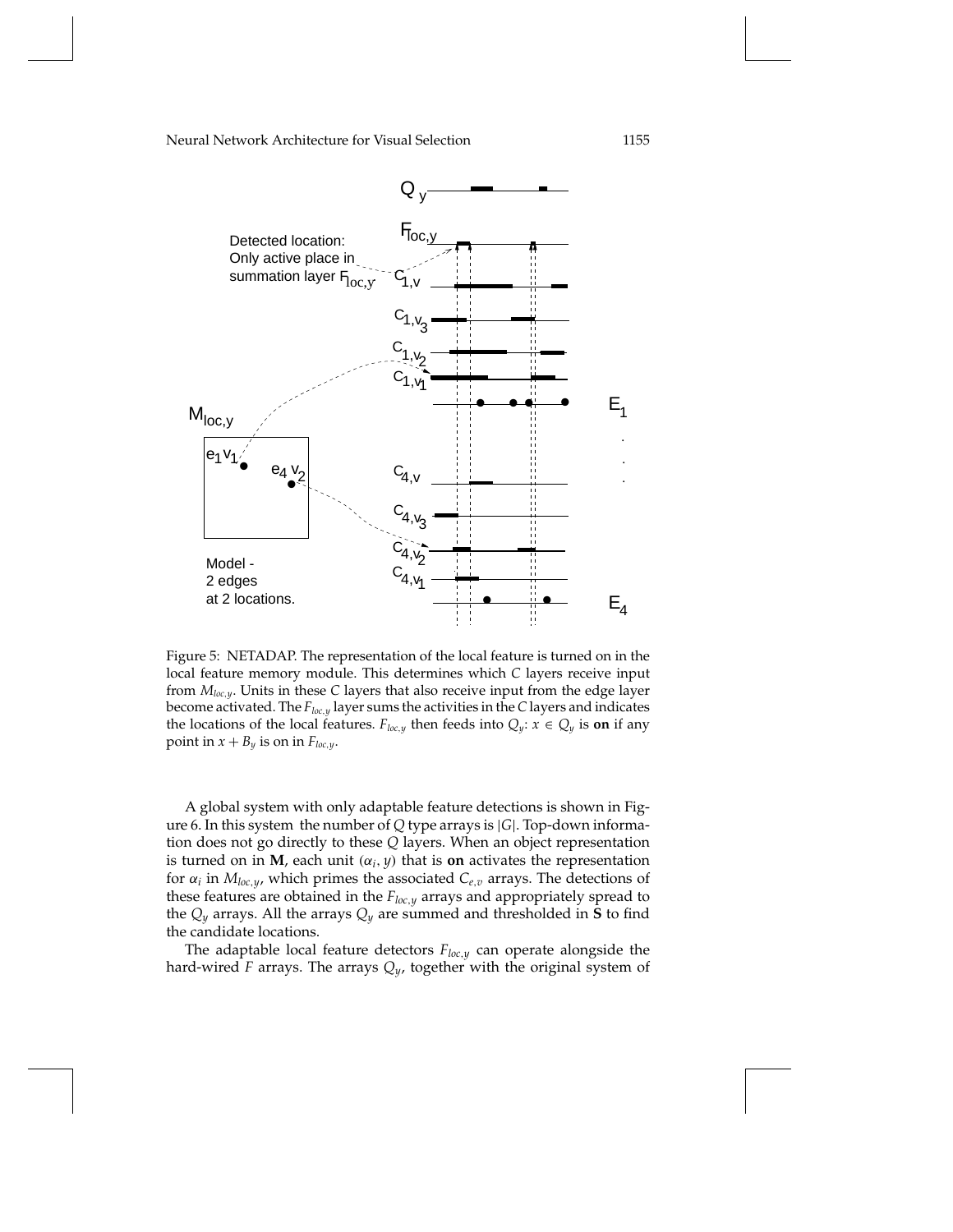1156 Yali Amit



Figure 6: NETGLOB (adaptable). The object is defined in terms of four features at four locations. Each location *y* provides input to an *Mloc*,*y*. If a pair (α, *y*) is **on** in  $M_{glob}$ , the representation of  $\alpha$  is **on** in  $M_{loc,y}$ . This is represented by the dots in the corresponding modules. The detections of feature  $\alpha$  are then obtained in *Floc*,*y*, using a system as in Figure 5, and spread to *Qy*. At least three local features need to be found for a candidate detection. The fourth feature does not contribute to the detection; it is not present in the correct location. There was no feature **on** at location *y*, so the system of *Mloc*,*<sup>y</sup>* is not active.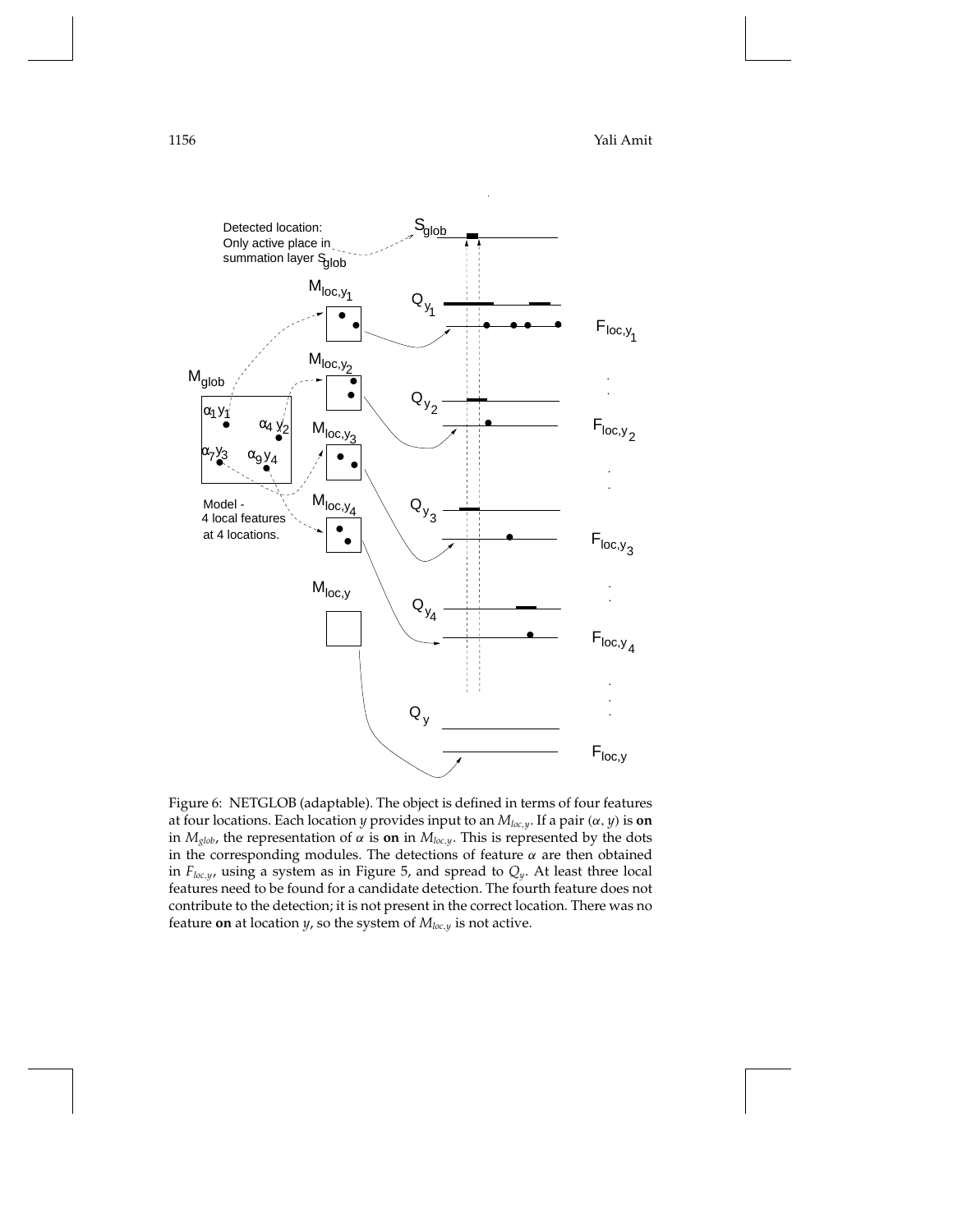

Figure 7: Each of the top two panels shows 10 of the 20 local features from the face representation, trained from 300 faces of the Olivetti database. The bluegreen combinations indicate which edge is involved in the edge arrangement. Blue stands for darker. The three pink dots are the locations of the two eyes and mouth on the reference grid. Each red dot in an image represents a candidate location for the center of the face. The green dot shows the location with most counts. Detections are shown from all six resolutions together. The top image was scanned from *Nature*, vol. 278, October 1997.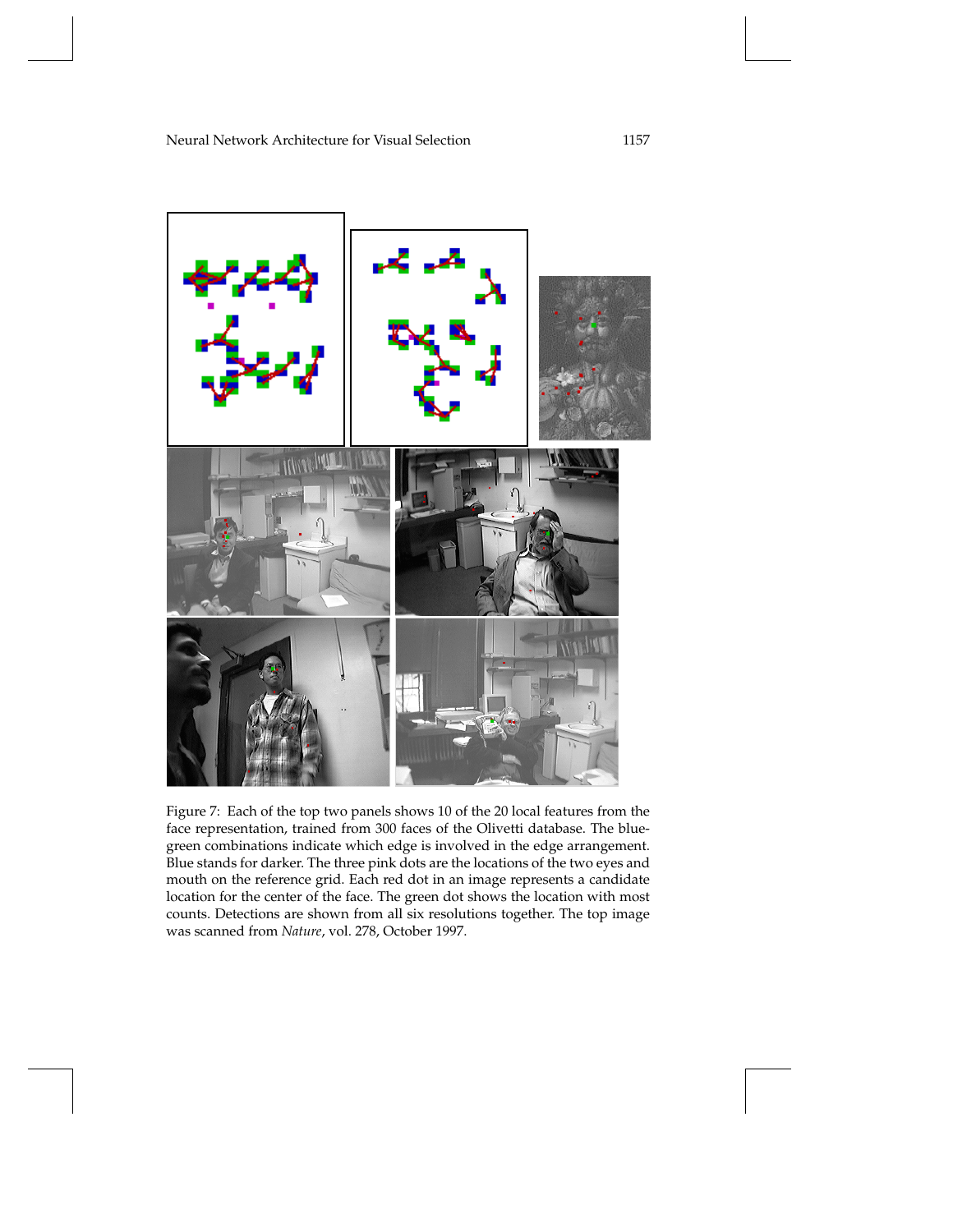1158 Yali Amit



Figure 8: First panel: 12 samples from the training set. Second panel: 10 images of the prototype 8 with two different local features in each. Detections are shown in four randomly generated displays; red dots indicate detected locations, and the green dot indicates the location with the highest count.

 $Q_{i,y}$  arrays, sum into  $S_{glob}$ . If a local feature  $(\alpha_i, y)$  is **on** in **M**, either there is an associated and hard-wired detector layer *Fi* and *Qi*,*<sup>y</sup>* is primed, or it feeds into *Mloc*,*<sup>y</sup>* and the required detections are obtained in *Floc*,*<sup>y</sup>* and spread to the associated *Qy*. It appears more reasonable to have a small number of re-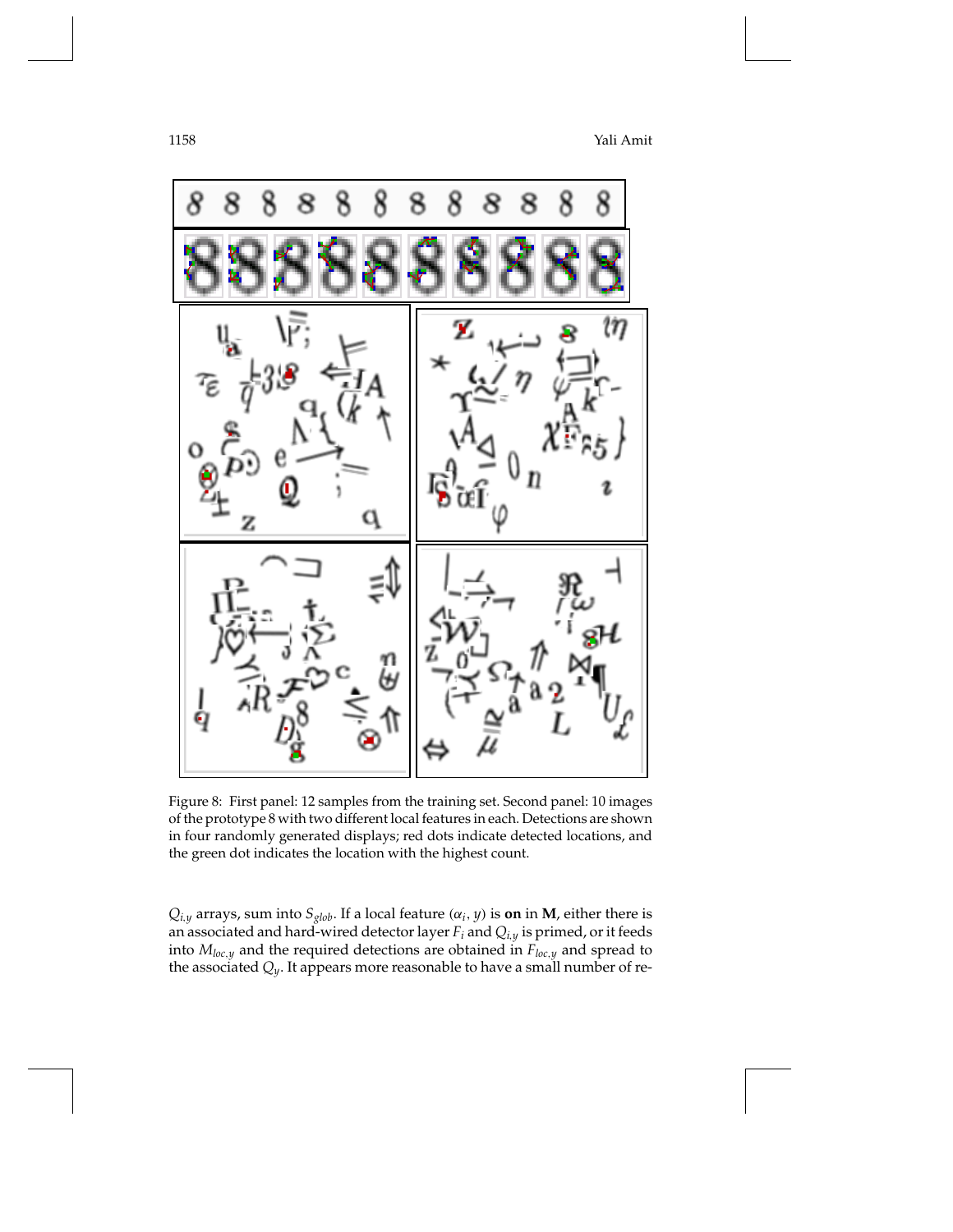

Figure 9: Same information for the clip. The clip was trained on 32 randomly perturbed images of one original image, 12 of which are shown. Detection is only for this range of views, not for all possible 3D views of the clip.

curring local features that are hard-wired in the system alongside adaptable local feature detectors.

# **5 Biological Analogies**

**5.1 Labeling the Layers.** Analogies can be drawn between the layers defined in the architecture of NETGLOB and existing layers of the visual system. The simple edge-detector layers  $E_e$ ,  $e = 1 \dots$ , 4 correspond to simple orientation selective cells in V1. These layers represent a schematic abstraction of the information provided by the biological cells. However, the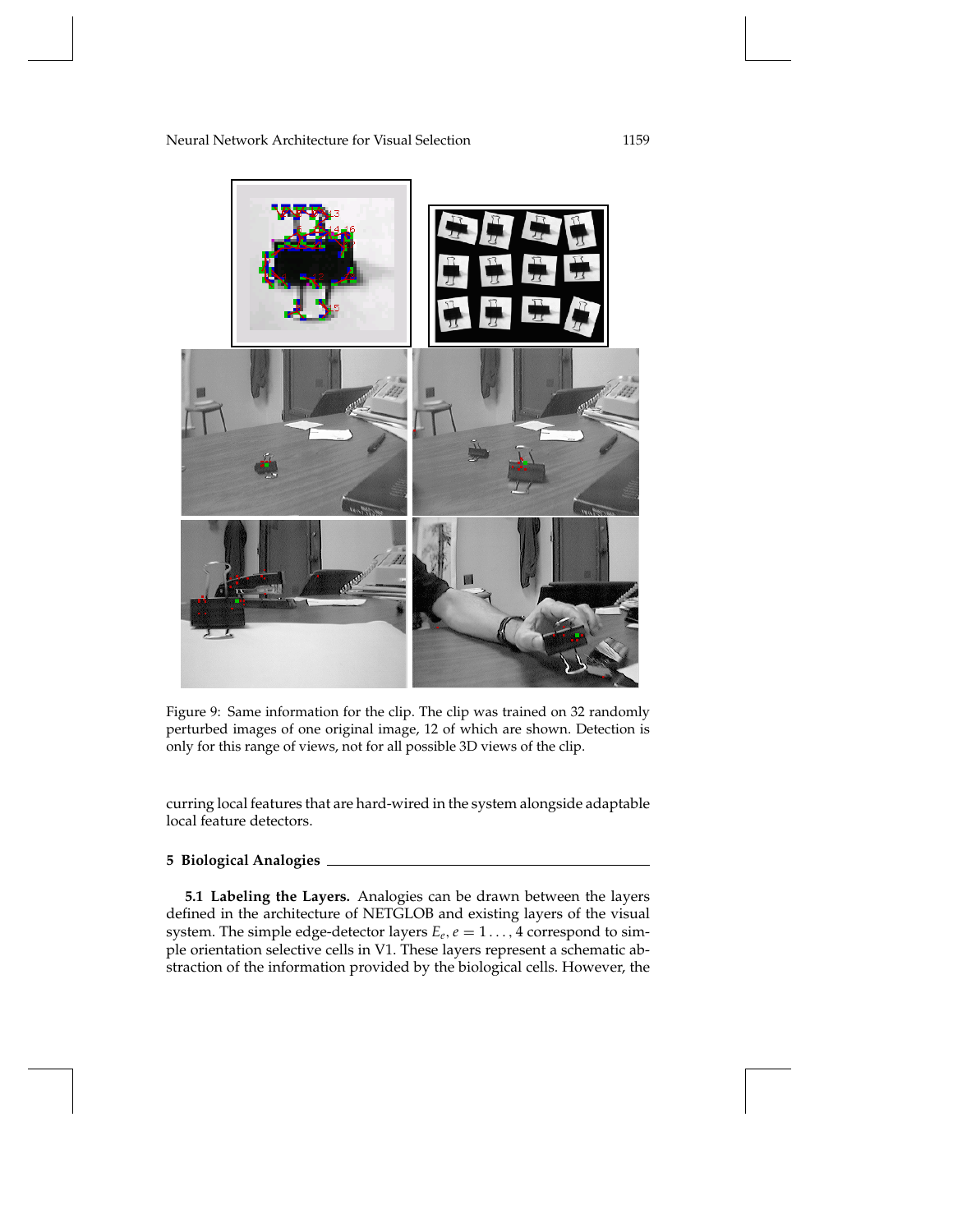empirical success of the algorithm on real images indicates that not much more information is needed for the task of selection.

The *Ce*,*<sup>y</sup>* layers correspond to complex orientation selective cells. One could imagine that all cells corresponding to a fixed-edge type *e* and fixed image location *x* are arranged in a column. The only difference as one proceeds down the column is the region over which disjunction (ORing) is performed (e.g., the receptive field). In other words, the units in a column are indexed by  $v \in G_{loc}$ , which determines the displaced region  $b_v$ . Indeed, any report on vertical electrode probings in V1, in which orientation selectivity is constant, will show a variation in the displacement of the receptive fields. (See Zeki, 1993.)

The detection arrays  $F_i$  correspond to cells in V2 that respond to more complex structures, including what is termed as illusory contours (see von der Heydt, 1995). If an illusory contour is viewed as a loose local arrangement of edge elements, that is precisely what the *Fi* layers are detecting. The  $Q_{i,y}$  layers correspond to V4 cells. These have much larger receptive fields, and the variability of the location of these fields as one proceeds down a column is much more pronounced than in V1 or V2; it is on the order of the size of the reference grid.

**5.2 Bottom-Up–Top-Down Interactions.** Top-down and bottom-up processing are explicitly modeled. Bottom-up processing is constantly occurring in the simple cell arrays *Ee*, which feed into the complex cell arrays  $C_{e,y}$  which in turn feed into the  $F_i$ –V2 type arrays. One could even imagine the *Q*–V4 type arrays being activated by the *F* arrays regardless of the input from **M**. Using the terminology introduced in Ullman (1996), only those units that are primed by receiving input from **M** contribute to the summation into **S**.

The object pattern that is excited in the main memory module determines which of the *Q* arrays will have enhanced activity toward their summation into **S**. Thus the final determination of the candidate locations is given by an interaction of the bottom-up processing and the top-down processing manifested in the array **S**. With the adaptable local feature detectors, the topdown influence is even greater. Nothing occurs in an *Floc*,*<sup>y</sup>* detector unless a local feature representation is turned on in *Mloc*,*<sup>y</sup>* due to the activation in **M** of an object representation that contains that feature at location *y*.

**5.3 Gating and Invariant Detection.** The summation array **S** can serve as a gating mechanism for visual attention. Introduce feedback connections from each unit  $x \in S$  to the unit at the same location in all *Q* layers. The only way a unit in a *Qi*,*<sup>y</sup>* layer can remain active for an extended period is if it received input from some  $(\alpha_i, y) \in \mathbf{M}$  *and* from the **S** layer.

This could provide a model for the behavior of IT neurons in delay matchto-sample task experiments, (see Chelazzi, Miller, Duncan, & Desimone, 1993, and Desimone et al., 1995). In these experiments neurons in IT se-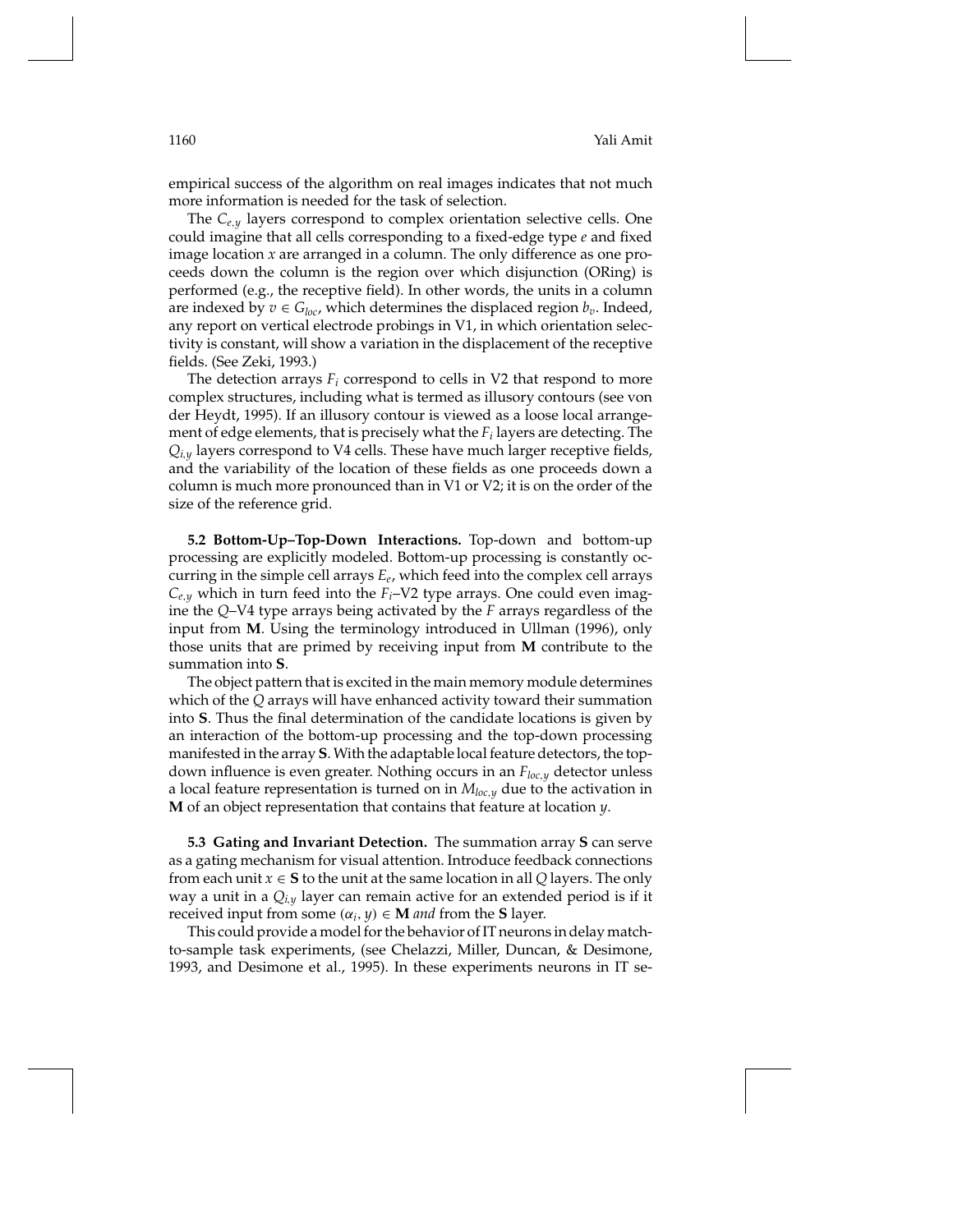lectively responsive to two different objects are found. The subject is then presented with the object to be detected: the sample. After a delay period, an image with both objects is displayed, both displaced from the center. The subject is supposed to saccade to the sample object. After presentation of the test image, neurons responsive to *both* objects are active. After about 100 milliseconds and a few tens of milliseconds prior to the saccade, the activity of the neurons selective for the nonsample object decays. Only neurons selective for the sample object remain active.

If *all* units in the  $Q_{i,y}$  layer feed into  $(\alpha_i, y)$  in **M**, then  $(\alpha_i, y)$  receives bottom-up input wheneverα*<sup>i</sup>* is present *anywhere*in the image, and no matter what *y* is. Thus, the units in **M** do not discriminate between the locations from which the inputs are coming, and at the presentation of a test image, one may observe activity in **M** due to bottom-up processing in the *Q* layers, which responds to other objects in the scene. This is consistent with scale and location invariance observed in IT neuron responses (Ito et al., 1995). When a location is detected in **S**, gating occurs as described above, and the only input into **M** from the *Q* arrays is from the detected location *at the layers corresponding to the model representation*.

For example assume that feature  $\alpha_i$  is detected at locations  $x_1, x_2, x_3$  in the image (i.e., units  $x_1, x_2, x_3$  are on in  $F_i$ ). Then all the units in  $x_1 - B_y$ ,  $x_2 B_y$ ,  $x_3 - B_y$  will be on in  $Q_{i,y}$  for all  $y \in G$ . This corresponds to the bottom-up flow of information. In the object model, assume  $\alpha_i$  is paired with location  $\hat{y}$ . Assume that only  $x_1$  comes from the correct location on an instance of the object, that is, the center of the object lies around*x*1−*By*ˆ. Then if enough other features are detected on this instance of the object, some point  $x^* \in x_1 - B_{\hat{y}}$ will be **on** in **S**, and subsequently the area around  $x^*$  in the  $Q_{\hat{y},i}$  layer will remain active.

After detection occurs in **S** followed by the gating process, the only input coming into **M** from the *Q* arrays corresponding to feature  $\alpha_i$  ( $Q_{i,y}$ ,  $y \in G$ ) is from  $Q_{i\hat{y}}(x^*)$ . The same is true for the other features in the object representation that have been detected at location *x*∗. This means that after detection, the **M** module is either receiving no input (if no candidate locations are found) or some subset of the units in the object representation is receiving reinforced input. *Only* the object representation is reinforced in **M**, signifying that detection has occurred invariant to translation scale and other deformations.

To summarize, the units in **M** exhibit selective activity for the sample object, only due to the input from a lower-level process in which location has already been detected and gating has occurred.

**5.4 Hard-Wired Versus Adaptable Features.** The number of hard-wired local feature arrays  $F_i$  and  $Q_{y,i}$  we would expect to find in the system is limited. It is reasonable to assume that a complementary system of adaptable features exists as described in section 4.1. These features are learned for more specific tasks and may then be discarded if not needed; for example,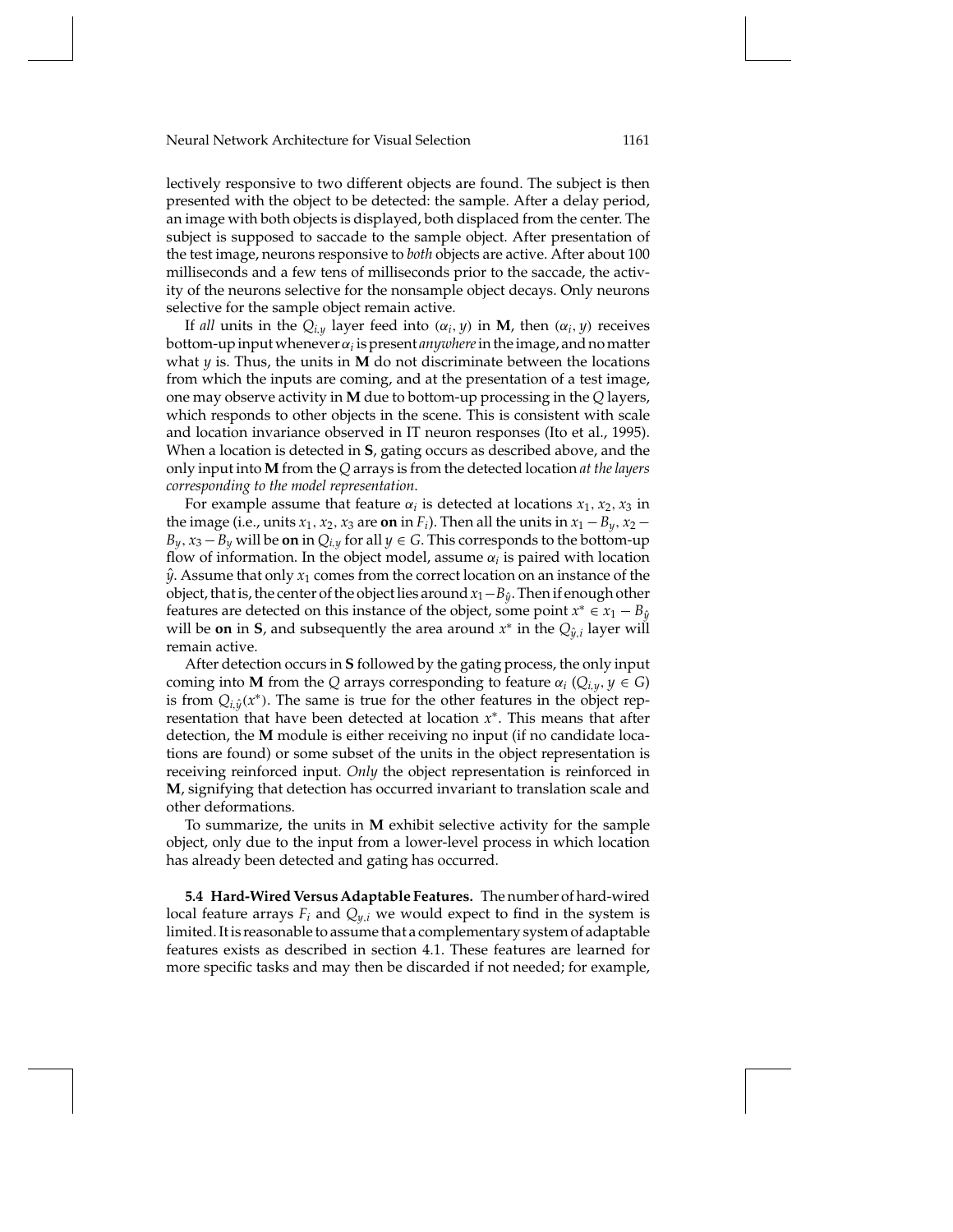finer angle tuning of the edges may be required, as in the experiments in Ahissar and Hochstein (1997). People show dramatic improvement in detection tasks over hundreds of trials in which they are expected to repeat the task. It may well be that the hard-wired local features are too coarse for these tasks. The repetition is needed to learn the appropriate local features, which are then detected through the adaptable local feature system.

**5.5 Learning.** Consider the reference grid as the central field of view (fovea), and let each unit  $(\alpha_i, y) \in \mathbf{M}$  be directly connected to  $F_i(y)$  for the locations  $y \in G$ . The unit  $(\alpha_i, y) \in M$  is on if  $F_i(y)$  is on. In other words, the area of the reference grid in the  $F_i$  arrays feeds directly into the **M** module.

Learning is then done through images of the object class presented at the reference grid. Each such image generates a binary pattern in the module **M**. In the current implementation (see section 3.4), a search is carried out at each location  $y \in G$  to identify stable features for each location. These are then *externally* stored.

However, it also possible to consider **M** as a connected neural net that employs Hebbian learning (see, for example, Brunel, Carusi, & Fusi, 1998, and Amit & Fusi, 1994) to store the binary patterns of high-frequency units for an object class *internally*. These patterns of high-frequency units would be the attractors generated by presentations of random samples from the object class. The attractor pattern produced in **M** then activates the appropriate *Q* layers for selection, as described above.

#### **6 Discussion**

The architecture presented here provides a model for visual selection when we know what we are looking for. What if the system is not guided toward a specific object class? Clearly high-level contextual information can restrict the number of relevant object classes to be entertained (see Ullman, 1996). However, even in the absence of such information, visual selection occurs. One possibility is that there is a small collection of generic representations that are either learned or hard-wired, which are useful for "generic" object and background discrimination and have dedicated systems for detecting them. For example, we noticed, not surprisingly, that the object representation produced for the "clip" (see Figure 9) often detects generic rectangular, elongated dark areas.

Many psychophysical experiments on detection and visual selection involve measuring time as a function of the number of distractors. In Elder and Zucker (1993) there is evidence that detection of shapes with "closure" properties does not slow linearly with the number of distractors, whereas shapes that are "open" do exhibit slowing; Also in Treisman and Sharon (1990) some detection problems exhibit slowing; others do not. This is directly related to the issue of false positives. The architecture presented above is parallel and is not affected by the number of distractors. However, the number of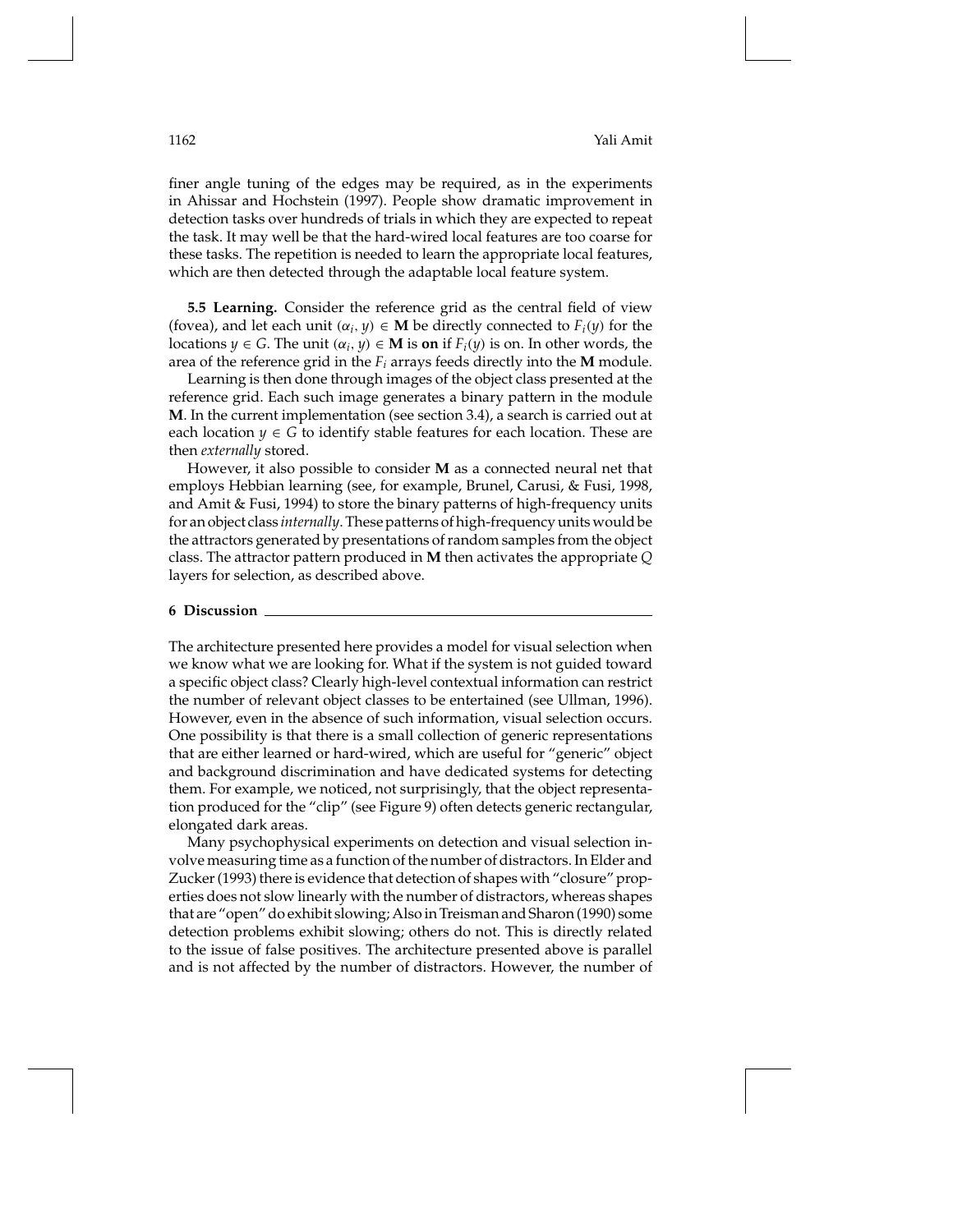distractors can influence the number of false positives. The chance that the first saccade moves to the correct location decreases, and slowing down occurs. How can the effect of the distractors be avoided? Again, this could be achieved using generic object representations with hard-wired detection mechanisms, that is, a summation layer **S** dedicated to a specific representation, and hence responding in a totally bottom-up fashion.

This discussion also relates to the question of how the representation for detection interacts with representations for more detailed recognition and classification, which occur after foveation. How many false positives can detection tolerate, leaving final determination to the stage after foveation?

There are numerous feedback connections in the visual system. In the current architecture, there is no feedback to the local feature detectors and edge detectors beyond the basic top-down information provided by the model. Also the issue of larger rotations has not been addressed. The local features and edges are not invariant to large rotations. How to deal with this issue remains an open question. Finally, in the context of elementary local cues, we have not made use of anything other than spatial discontinuities: edges. However, the same architecture can incorporate local motion cues, color cues, depth cues, texture, and so forth. Local features involving conjunctions of all of these local cues can be used.

## **Acknowledgments**

I am indebted to Daniel Amit and Donald Geman for numerous conversations and suggestions. The experiments in this article would not have been possible without the coding assistance of Keneth Wilder. This work was supported in part by the Army Research Office under grant DAAH04-96-1-0061 and MURI grant DAAHO4-96-1-0445.

# **References**

- Ahissar, M., & Hochstein, S. (1997). Task difficulty and visual hierarchy: Reverse hierarchies in sensory processing and perceptual learning. *Nature*, *387*, 401– 406.
- Amit, Y. (1998). *Deformable template methods for object detection* (Tech. Rep.). Chicago: Department of Statistics, University of Chicago.
- Amit, D. J., & Fusi, S. (1994). Dynamic learning in neural networks with material synapses. *Neural Computation*, *6*, 957.
- Amit, Y., & Geman, D. (1999). A computational model for visual selection. *Neural Computation*, *11*, 1691–1715.
- Ballard, D. H. (1981). Generalizing the Hough transform to detect arbitrary shapes. *Pattern Recognition*, *13*, 111–122.
- Brunel, N., Carusi, F., & Fusi, S. (1998). Slow stochastic Hebbian learning of classes of stimuli in a recurrent neural network. *Network*, *9*, 123–152.